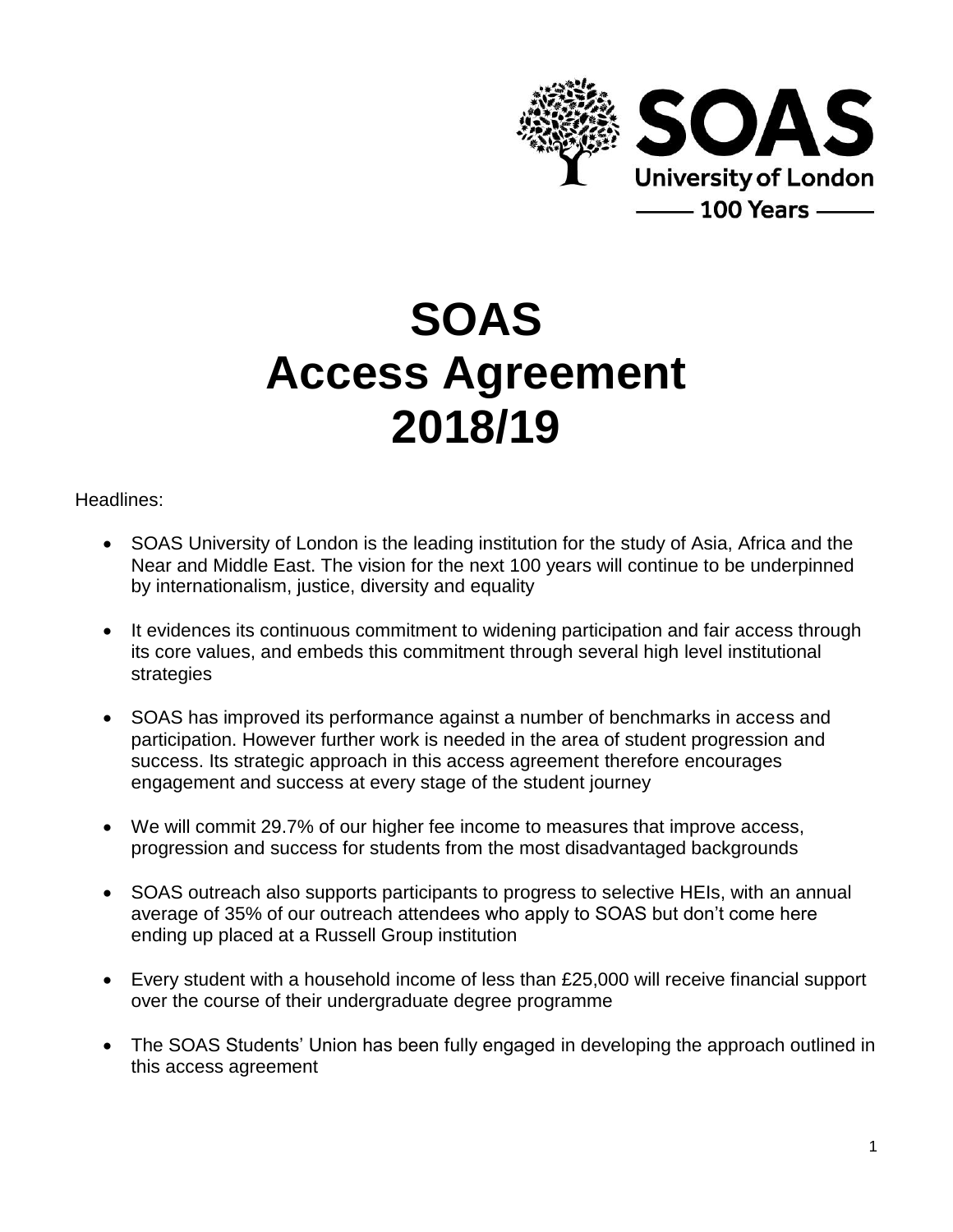#### **CONTENT**

- 1. Introduction
- 2. Fees, student numbers and fee income
- 3. Assessment of performance
	- 3.1.Assessment of performance using HESA benchmarks
	- 3.2.Summary of performance and focuses for 2018/19
- 4. Strategic approach in widening participation and access
	- 4.1.Attainment raising in schools and colleges
	- 4.2.Student lifecycle
- 5. Evidence informed expenditure in widening participation and access
	- 5.1.Evidence based approach to targeting
	- 5.2.Contributions to the national landscape in social mobility
	- 5.3.Monitoring and evaluation
	- 5.4.Financial support
- 6. Targeting specific groups
	- 6.1.White males from disadvantaged socio-economic backgrounds
	- 6.2.Students from black and ethnic minority backgrounds
	- 6.3.Disabled students
	- 6.4.Mature students
- 7. Targets and milestones
- 8. Consulting with students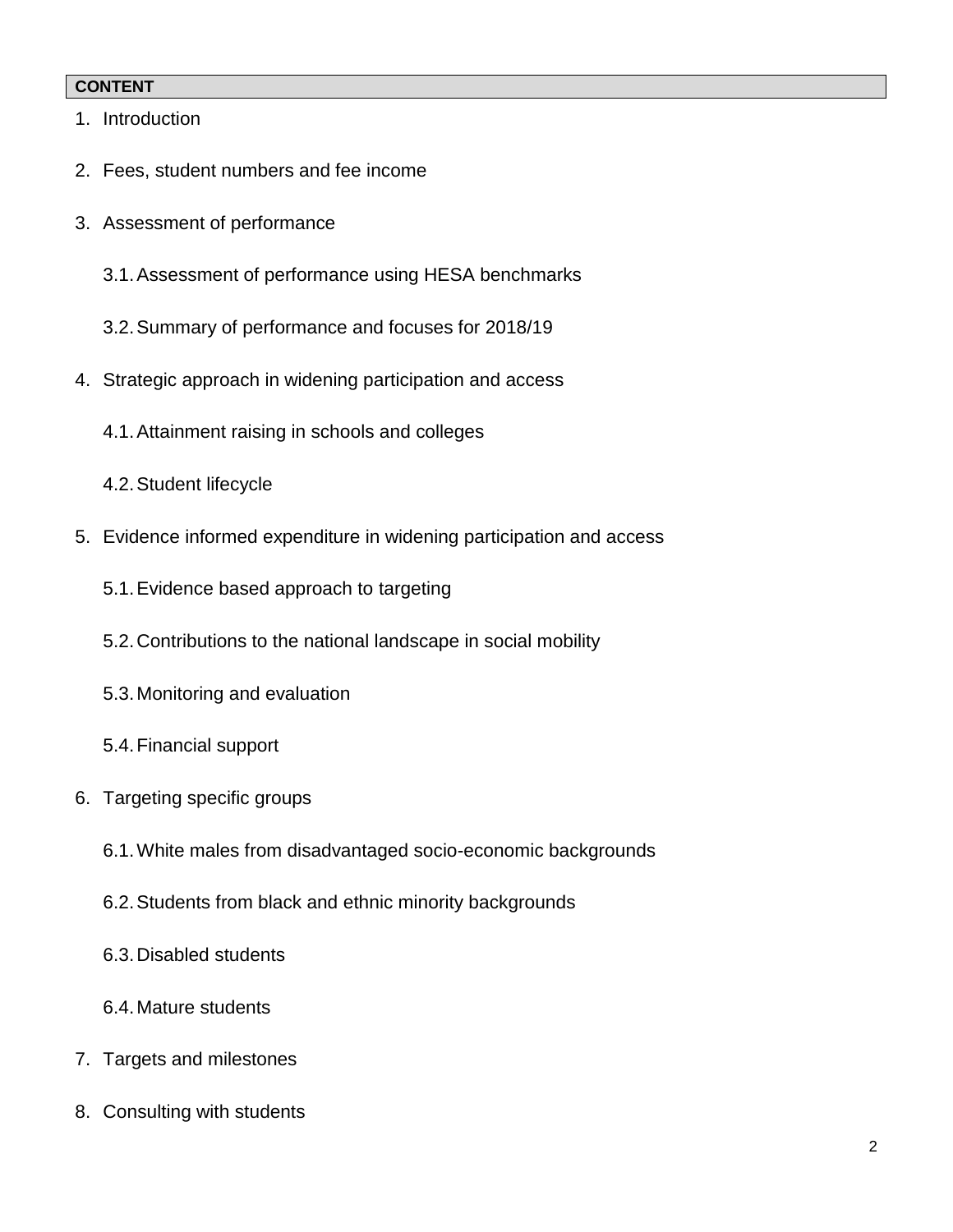# 9. Information to students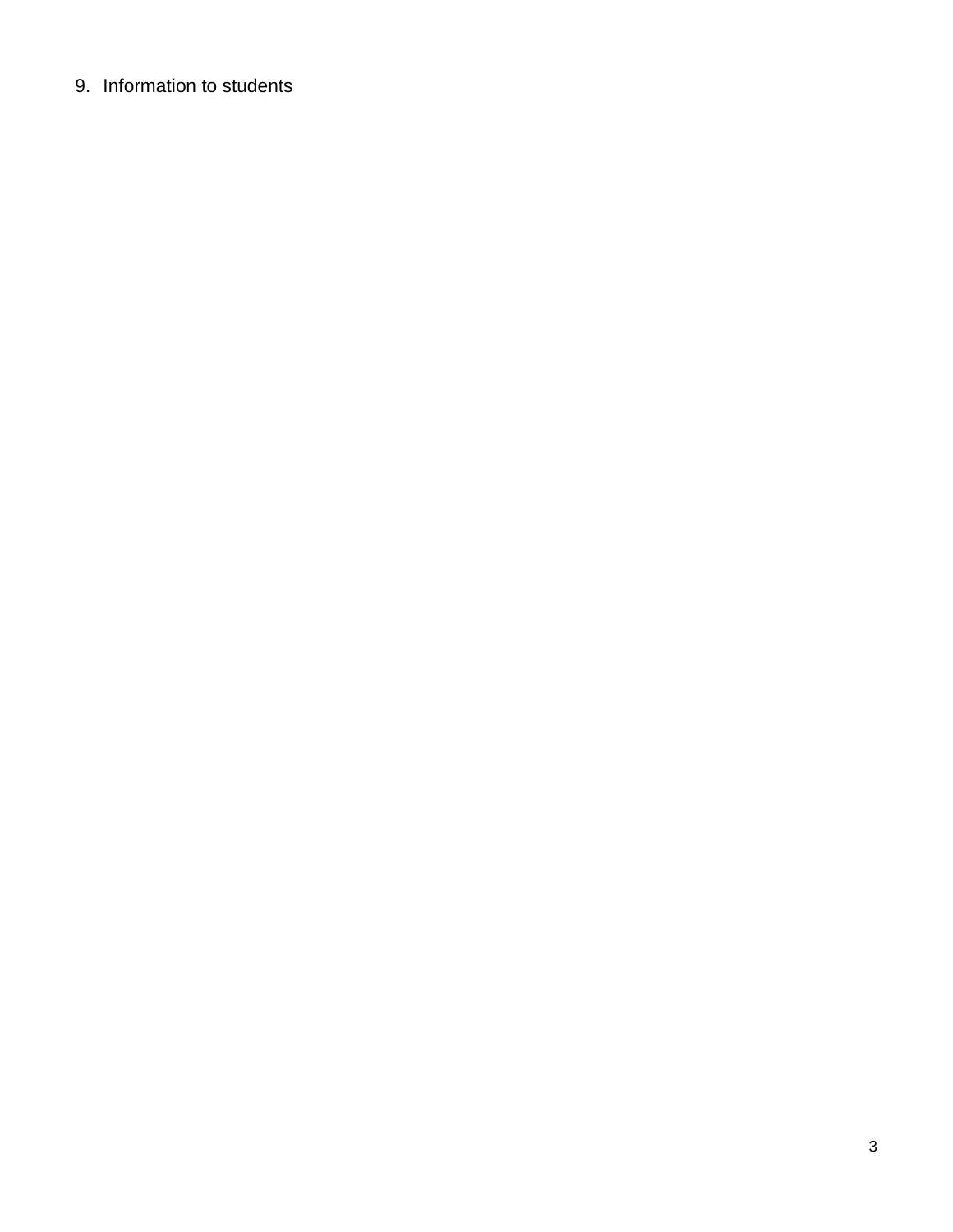#### **1. Introduction**

SOAS University of London is the leading institution for the study of Asia, Africa and the Near and Middle East. SOAS uniquely combines language scholarship, disciplinary expertise and regional focus. It has the largest concentration in Europe of academic staff concerned with Africa, Asia and the Middle East.

As SOAS commemorates its centenary with the opening of Senate House North Block, it continues to solidify its importance in the UK and abroad in understanding the world, and excelling in teaching, learning and research. The vision for the next 100 years will continue to be underpinned by internationalism, justice, diversity and equality.

It is within this framework that SOAS evidences its continuous commitment to widening participation and fair access. Our focus is that all SOAS students leave with the ability to challenge and interpret the world, connect communities and culture, and change and impact the world. This is even more so the case for students from backgrounds underrepresented in Higher Education (HE).

This access agreement is informed by and aligns closely with other institutional strategies such as the developing SOAS strategy which aims to produce high quality graduates who can understand and engage with the world, and develop well rounded individuals who can make a difference. Further to this the new SOAS Teaching, Learning and Student Experience Strategy will focus on delivering inclusivity at every stage of the student journey and ensuring equal outcomes for all students. The focus on success and outcomes is further embedded within the Equality and Diversity Strategy which highlights the attainment gap for students with protected characteristics as a key area of work. This close integration with high level strategic documents and their performance indicators ensure a whole institutional approach which embeds wider participation and access at every level of the institution.

SOAS' approach for 2018/19 has been refined to take into account our ambitions for the next 5 years, and evidence gathered from evaluation on our approach to access and participation. Further to this we are responding to key developments within the HE sector including supporting school attainment and tackling differential degree outcomes for students from black and ethnic minority groups.

The strategic approach taken has resulted in an improvement in our access and student success performance against targets. We remain committed to our revised and refined targets and milestones which will ensure we continue to make progress for some of the hardest to reach groups. SOAS will continue to target our outreach, student support/retention activities and financial support at the most underrepresented students, and improve our evaluation and monitoring strategy to ensure we are best able to measure impact and deliver outcomes.

#### **2. Fees, student numbers and fee income**

SOAS proposes to charge a single undergraduate tuition fee of £9,250 for all degree programmes for new home/EU entrants in 2018/19. There is no justification for differential fees between programmes. Fees for students on year abroad programmes will be no higher than £1,385.

The fee will increase with the Government's permitted rise each year in line with the regulations.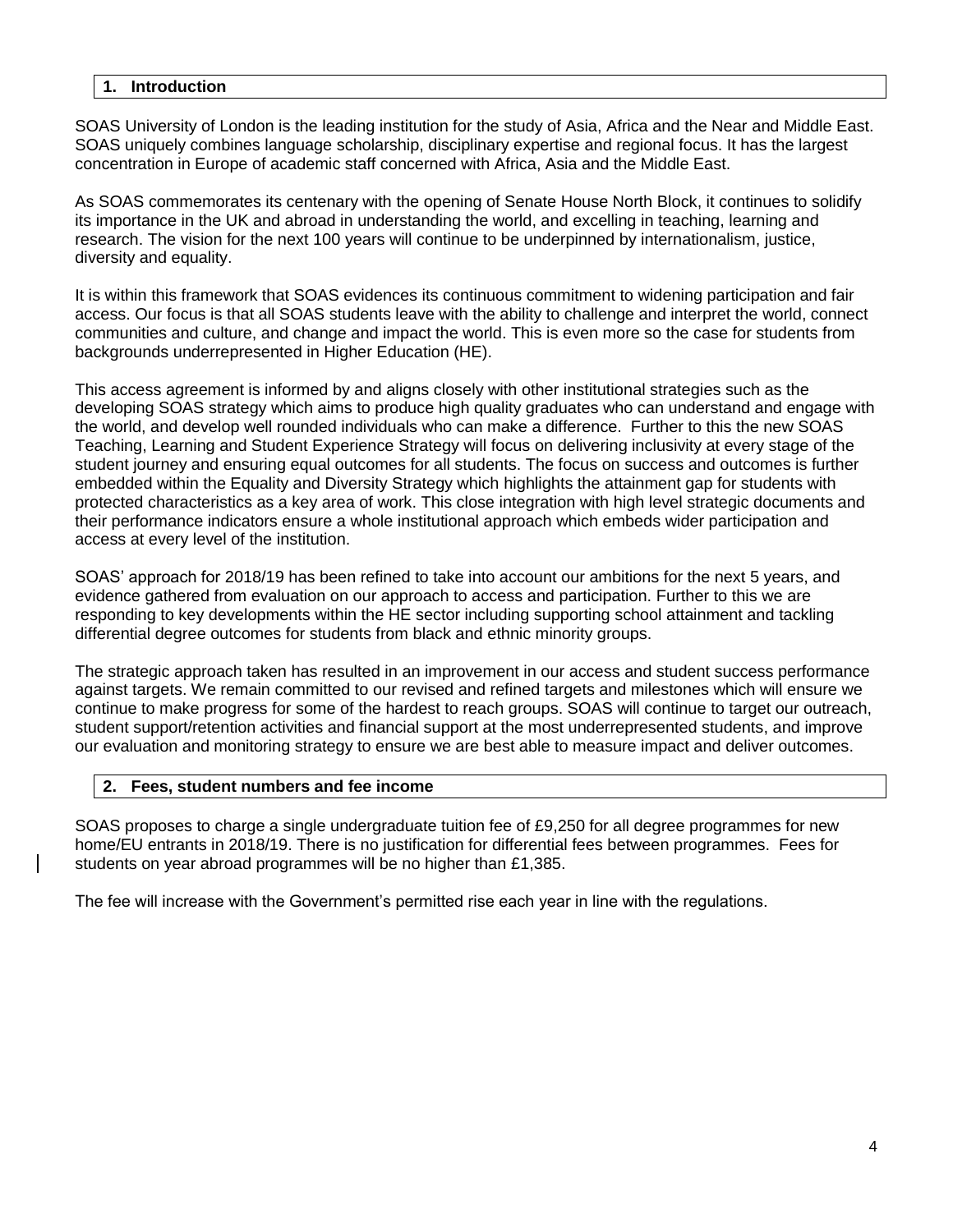#### **3. Assessment of performance**

#### **3.1 Assessment of performance using HESA benchmarks**

SOAS is committed to increasing the participation of students from a variety of backgrounds. We recognise our contribution to the improved participation rates of the most disadvantaged students across the sector during the past 5 years, and continue to assess our performance against HESA widening participation of underrepresented groups to provide a robust measure using external, sector wide indicators. These measure the proportion of students from state schools, lower socio-economic groups, lower participation neighbourhoods and those in receipt of DSA. We also measure our performance in retention using the noncontinuation benchmark.

The graphs below shows the HESA performance indicators for widening participation and non-continuation for over a 5 year period:



Since 2011/12, we have steadily increased the proportion of students from state schools above the benchmark, and at a faster rate than the UK average. The overall trend is upwards. We will maintain our efforts in recruiting young students from state schools.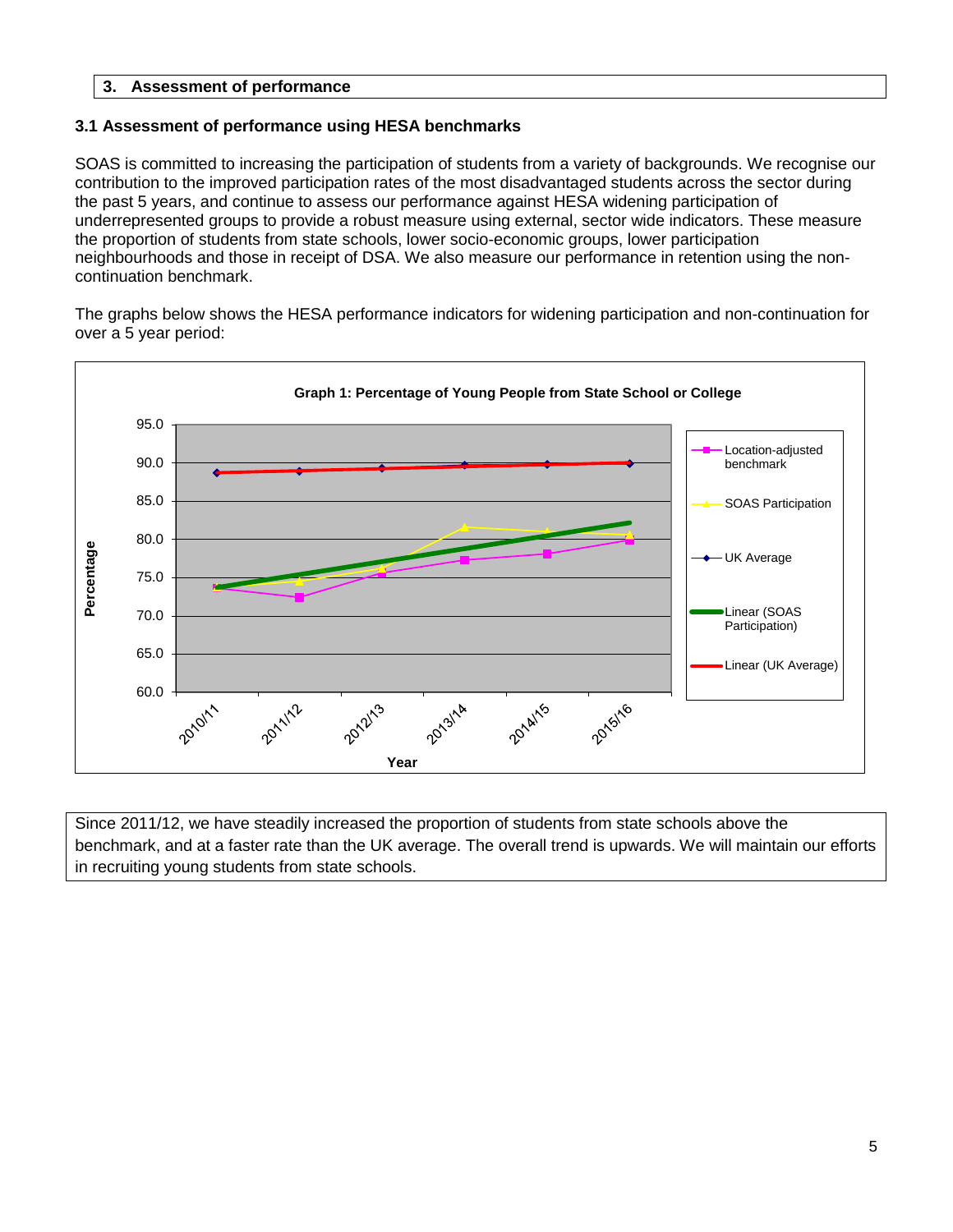

We continue to increase the proportion of young students from lower socio-economic groups, and have remained significantly above our benchmark since 2011/12. This performance indicator will be removed going forward as HESA will no longer publish this information. During 2018/19 we will develop a robust measure for indicating socio-economic background in line with the sector. Further information on this can be found in section 6.



We have increased our proportion of students in receipt of DSA above the benchmark since 2012/13. The overall trend has been upwards. We will maintain our efforts in this area of work.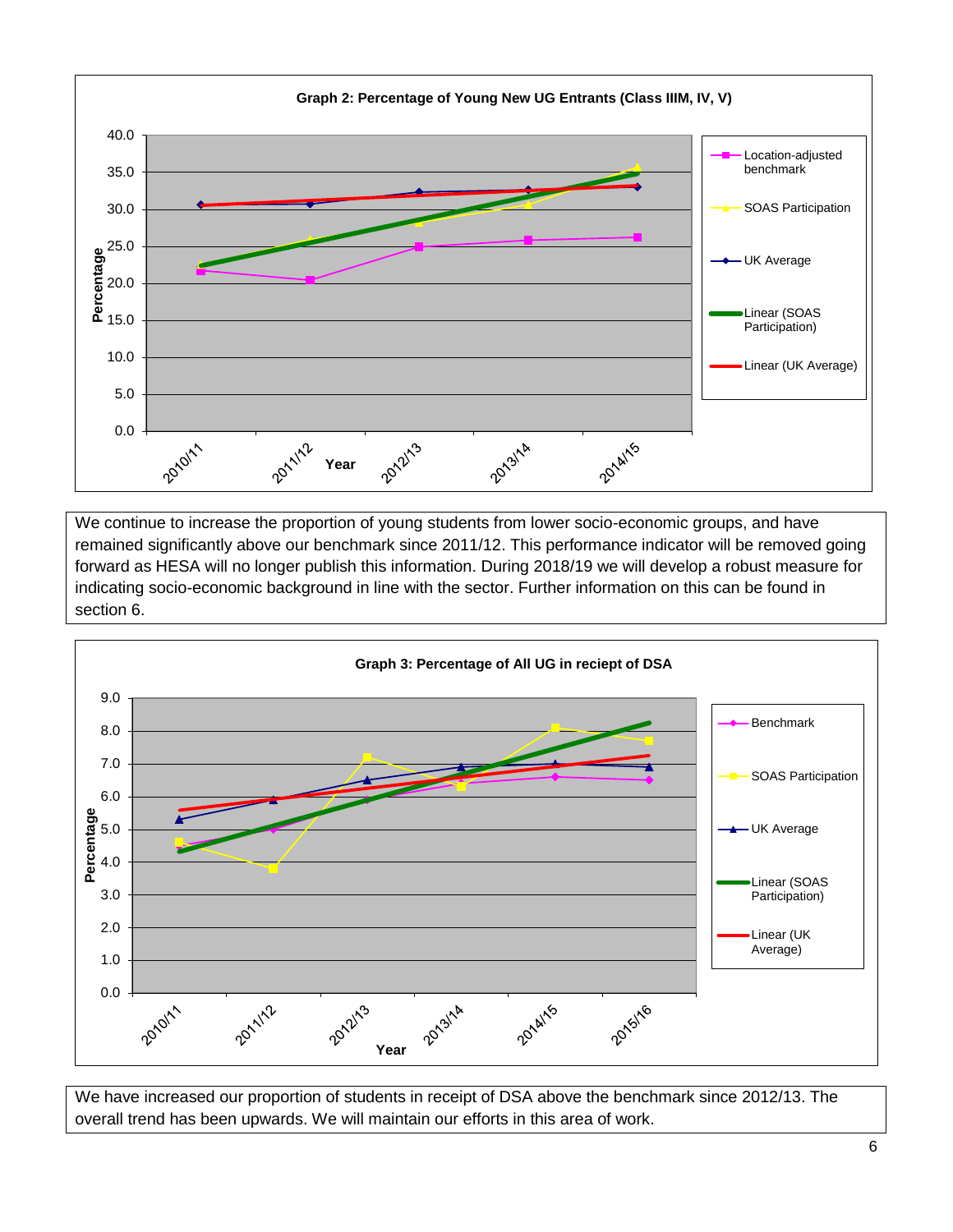

In 2012/13-2013/14, there had been a trend for underperformance in meeting this benchmark, however in 2014/15 we met the benchmark for proportion of young students from low participation neighbourhoods (LPN). For 2015/16 we have not met this benchmark by 0.5%. We will continue to increase our efforts to make significant improvements in young LPN representation.



Whilst the UK average of students from this group has slightly fallen from 2014/15, we have significantly increased the proportion of mature students from low participation neighbourhoods. However we have failed to meet our benchmark. There is concern about the impact of the fall in mature students in the sector. We will increase our efforts as part of our commitment to make significant improvements in mature student LPN representation.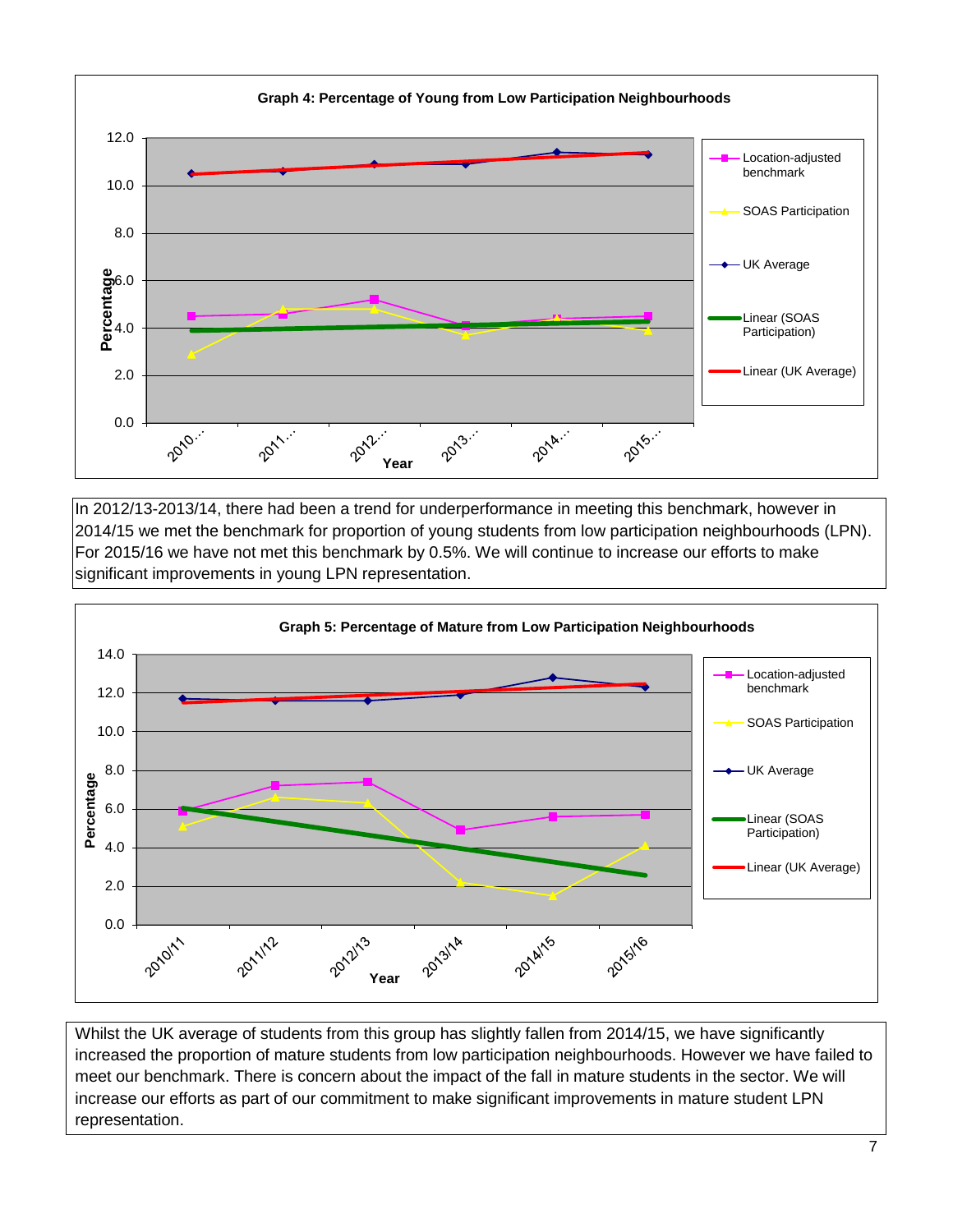

The non-continuation rate for young students has been falling since 2009/10, and therefore have an overall downward trend. However we have not met our benchmark for 2014/15 and will invest in improving retention of younger students.



Our non-continuation percentage for mature learners is above the UK average and above the HESA benchmark. We have identified this as an area for concern and will continue to invest in support for mature students.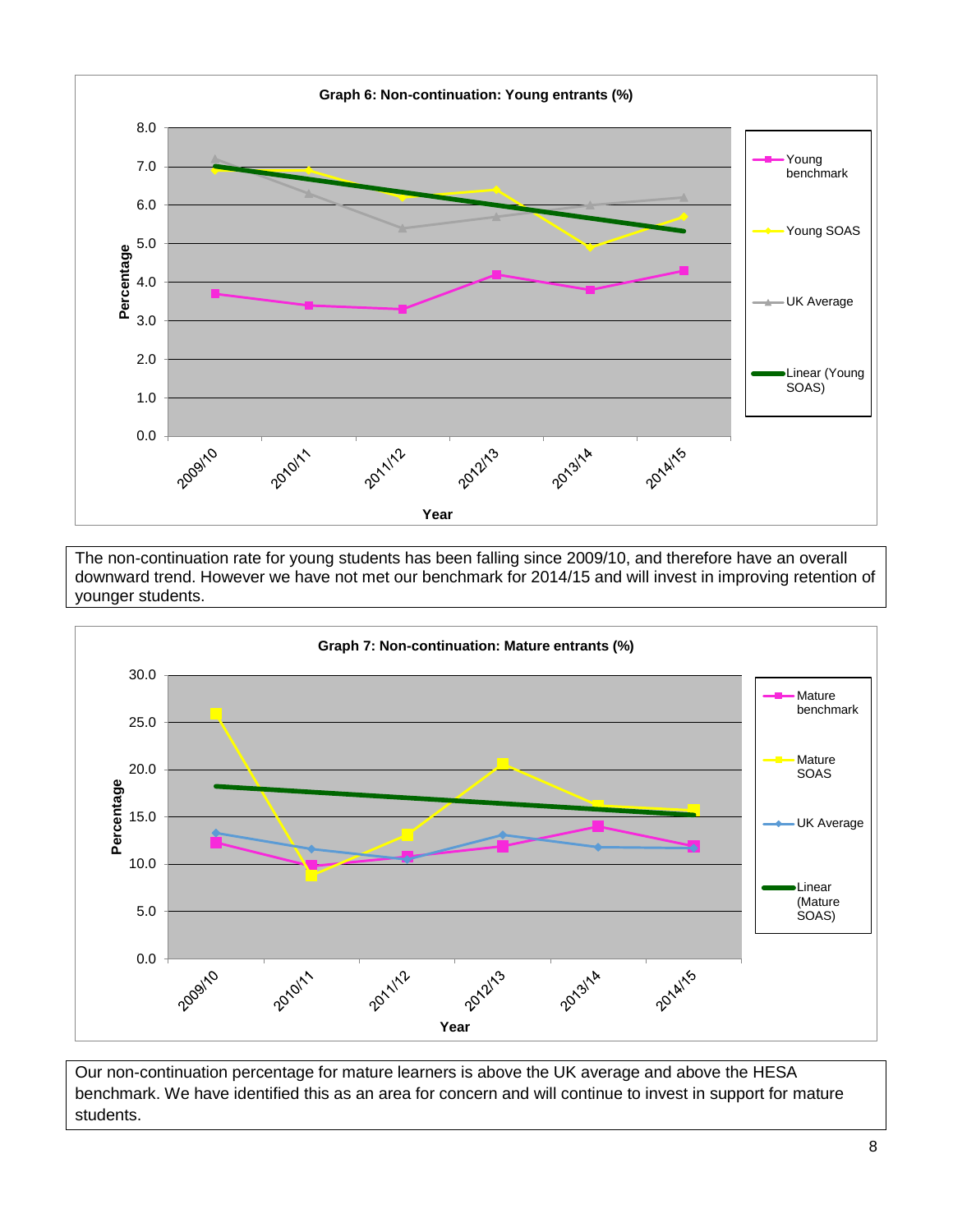

Our overall non-continuation rate requires improvement. We are above the benchmark and above the UK average. Although there is a slight downward trend, we need to continue to invest in support measures that improve the success rate of all students.

#### **3.2 Summary of HESA performance and focuses for 2018/19**

The analysis of our performance against HESA benchmarks provides a robust measure of success in access and student success at SOAS. The picture is mixed with areas which show a good level of progress towards meeting the benchmarks provided by HESA, and areas which require significant improvement in order to meet the benchmarks and UK averages outlined. The assessment of the graphs above identifies two areas of focus for access and student success work:

- Increased efforts needed to exceed the benchmark for young and mature students from low participation neighbourhoods
- Significantly increased efforts to reduce the non-continuation rate of all students, in particular mature students

Further to this there is a need to establish a measure for the analysis of students by socio-economic groups. We are currently looking into a range of measures including the use of household income, IMD or ACORN data.

#### **4. Strategic approach**

SOAS is a world-renowned specialist institution focusing on Asia, Africa and the Middle East. As such we have academics and students with a passion and expertise in some of the most interesting and exciting regions in the world. Our work in widening access draws upon this passion, niche and specialism to create engaging, innovative and academically rigorous outreach and student success programmes. Our aim is to work with students to become global citizens who can understand and engage with the world.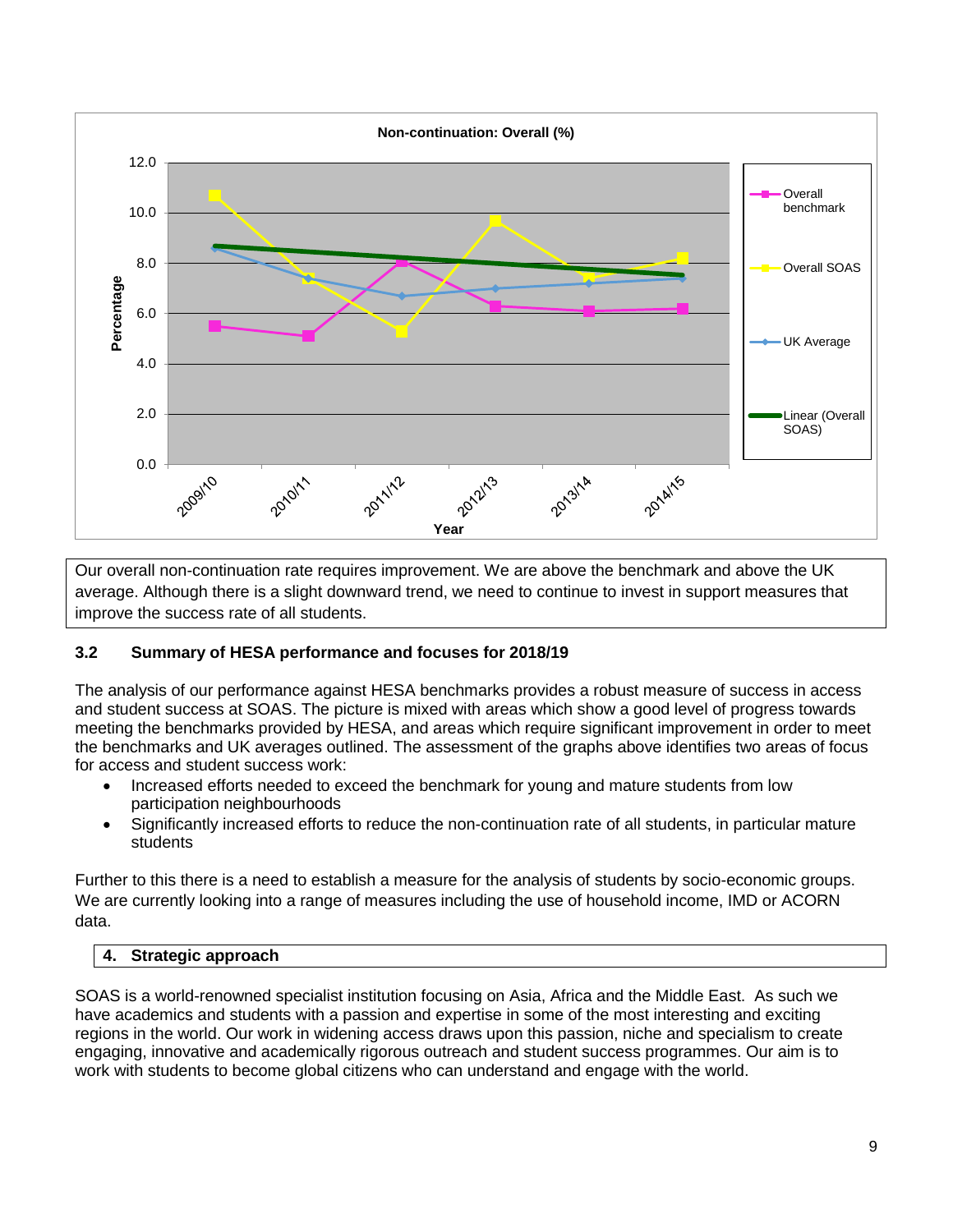The strategic approach taken is embedded within the developing SOAS Strategy which has two key aims focused on students. Firstly, to produce high quality graduates who can understand and engage with the world. This means providing students with an international experience or exposure and helping students gain a global perspective – both of which are fundamental to our widening access approach which has cultural knowledge and exchange as a key feature. Secondly, to develop well rounded individuals who can make a difference so students leave SOAS with a sense of purpose and responsibility, and with a thirst for life-long learning. These are core considerations in our approach where fulfilling academic and personal potential, and providing equality of opportunity in career and further study prospects are crucial for students from backgrounds underrepresented in higher education.

This will be further embedded as the new Teaching, Learning and Student Experience strategy is developed where we seek to encourage engagement and success along every element of the student journey. Further to this the new academic restructure which will be implemented in 2018/19 will deliver embedded discipline focused student support at a School level, and ensure widening access and student success is fully embedded in the governance, structure and strategies across every School at SOAS.

Therefore our access activities focus on:

- 1. Inspiring and encouraging students from the most underrepresented groups to engage with and interpret the world around them
- 2. Providing support and guidance in assisting students at all educational levels to achieve their academic and personal potential
- 3. Delivering a cohesive and seamless student experience

Further to this, we are concerned about the progression and success of our students where we aim to:

- 1. Ensure we fairly and transparently assess the academic potential of students regardless of their background
- 2. Increase the proportions of students from underrepresented groups progressing from year one to two of their undergraduate programme
- 3. Improve the degree outcomes and careers destinations of students from widening participation backgrounds.

These focuses are further reflected in section 5 which outlines our evidence based approach to expenditure, and section 6 on how we target specific groups.

SOAS will increase investment in long term outreach and student success activities by redirecting funding from financial support. The coordinated and focussed approach to access, student success and financial support is described in section 3.4.

#### **4.1 Attainment raising in schools and colleges**

SOAS works extensively with schools and colleges across London, and is increasing its profile of widening access work into other parts of England. We currently engage with over 100 schools, and work most closely with those that are in the top 30% of most disadvantaged schools using our school priority formula. Two thirds of the schools we work with are 'repeat engagers' working with us at least twice a year. This forms the basis of close collaborative working at both school and pupil level to increase attainment.

Working with schools to support educational attainment is the key focus in our widening access activities where collaboratively supporting teaching and learning outcomes across sectors ensures a joined up approach to student transition. Below are some examples of cohorts and programmes which focus on raising attainment where there is significant disadvantage and underrepresentation:

- SOAS funded Team Up to recruit and train SOAS students to deliver 12 tuition sessions to small groups of Year 10 pupils typically on the C grade borderline in either Maths or English. Participants in the programme raised their attainment in evaluative baseline assessments by 20%.
- SOAS Scholars: Thinking Globally! is a two-year project designed to raise pupils' attainment in the sixth form by increasing participants' breadth and depth of knowledge, self-awareness and confidence, and by developing study skills and time management techniques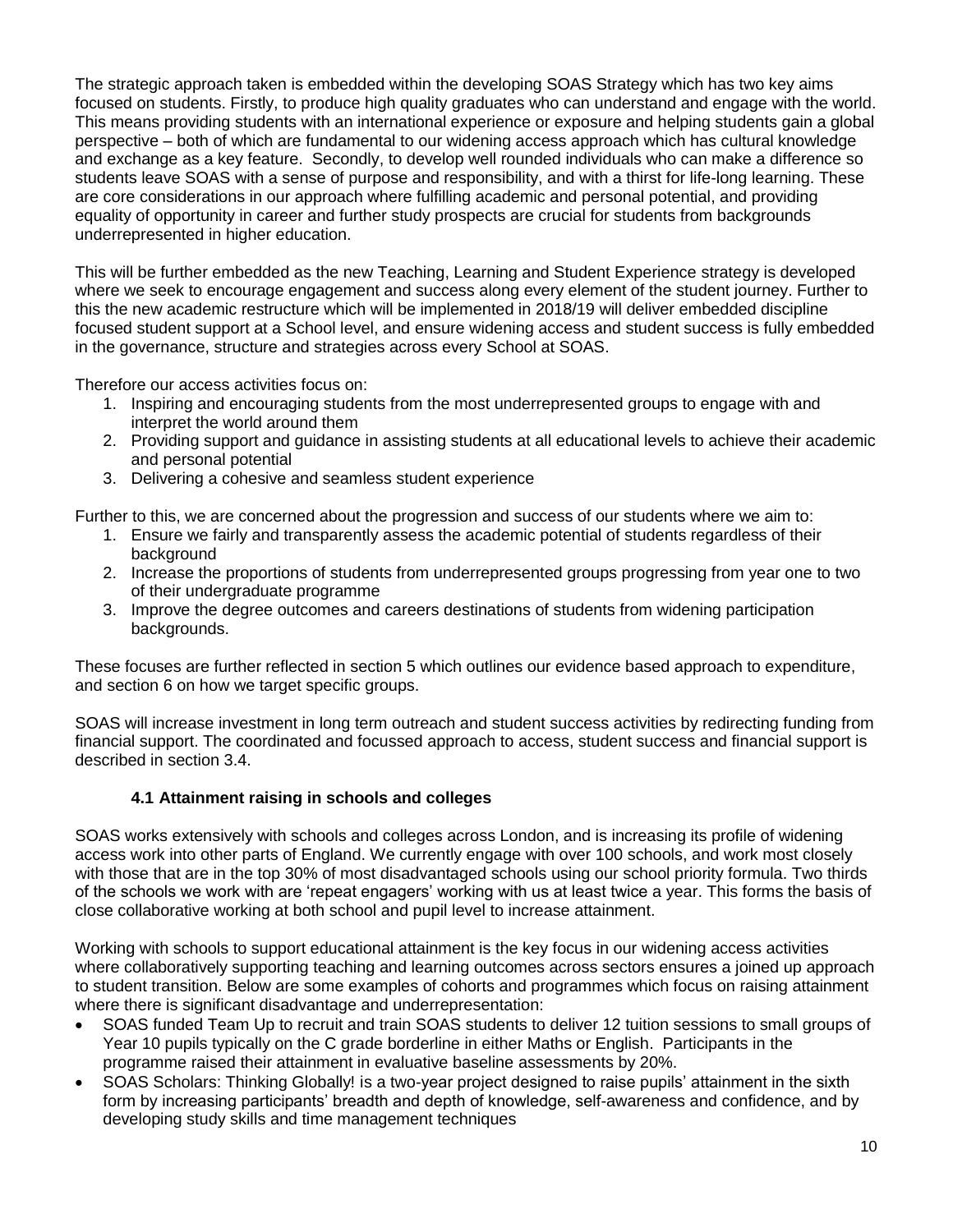- SOAS is a partner university of the Brilliant Club, collaborating to deliver the launch and graduation trips which are a core feature of the programme, and providing SOAS PhD students to deliver tutorials to groups of high-performing pupils from disadvantaged backgrounds in Key Stages 2, 3, 4 and 5. Over two-thirds of those tutored by SOAS researchers went on to produce work of a standard associated with the next Key Stage up in development.
- Tailored study support for History A-level students at Morpeth School consisting of a masterclass, study skills support and assisted use of SOAS library resources, with all participants meeting or exceeding their overall target grade in the relevant module.
- The Languages Challenge targets students in Years 8, 9 and 10 and provides opportunities to use and develop their oral and written language skills, build vocabulary and improve memory. These skills are strengthened through collaborative tasks where students also develop their team work, communication, planning and monitoring skills.
- The Step On programme, aimed at supporting Year 12 students to make successful transitions to A-level study, includes a programme of study skills development sessions alongside an ab-initio language course. Participants are encouraged to identify short and long term learning goals; complete a reflective learning diary; evaluate and review how best to manage their time; complete a skills audit and reflect on what mindset they have adopted, often unconsciously.

The main aims of these programmes are to raise attainment and support transition by supporting pupils to develop their metacognitive skills, increase their subject knowledge and study skills, boost their confidence and resilience, and their ability to reflect upon and develop their own progress.

SOAS has established models of school partnership which are based on subject level support to raise attainment with target schools. Our experience shows that schools are increasingly engaged and interested in the type of partnership arrangement that is embedded in the curriculum. This work will be scaled up to increase the number of subject-level school agreements. The model outlined above of collaboration for the delivery of a module within the A-level History course at Morpeth School forms the basis of a template we will put in place with several schools in a variety of subjects in order to similarly help raise attainment for disadvantaged pupils. In addition, we have drawn up plans to enter into broader partnerships with schools to enfold our one-off activity with younger students into a broader framework alongside extended programmes to increase attainment and progression. Crucially, the benefits of such engaged partnerships can be noted by the increased retention rates of students who study at SOAS having been supported in school or college.

An increasing number of HEIs have responded to the Government's expectation of increased engagement in attainment raising in schools by establishing new schools or sponsoring academies. These have a range of motivations including improving the social capital of a local area, addressing institutional underperformance and meeting local employer needs. The majority of HEIs who have set up new schools or sponsored academies are large-sized and have a broader disciplinary base which provide the necessary resource and management to this significant area of work. Consideration should be given to develop a flexible and institution-specific approach which takes into account the size, shape and discipline of the HEI.

Our established programme of work in raising attainment shows that small group, high intensity programmes have the most significant impact on student outcomes, and that these activities targeted at the most disadvantaged target schools, increase underrepresentation at SOAS. As a small institution, delivering these types of programmes through the mechanism of academy sponsorship requires careful consideration due to the impact of shifting resources from our widening access work. Although we have no current plans to sponsor an academy, during 2018/19 we will undertake a scoping exercise to investigate the possibility of co-sponsorship. This will include sharing practise with other similar-sized or discipline focused institutions. In addition we will increase investment in access to resource an expanded number of school partnerships, and to deepen our existing school partnerships. This will provide a stronger evidence based for developing plans in our 2019/20 access agreement.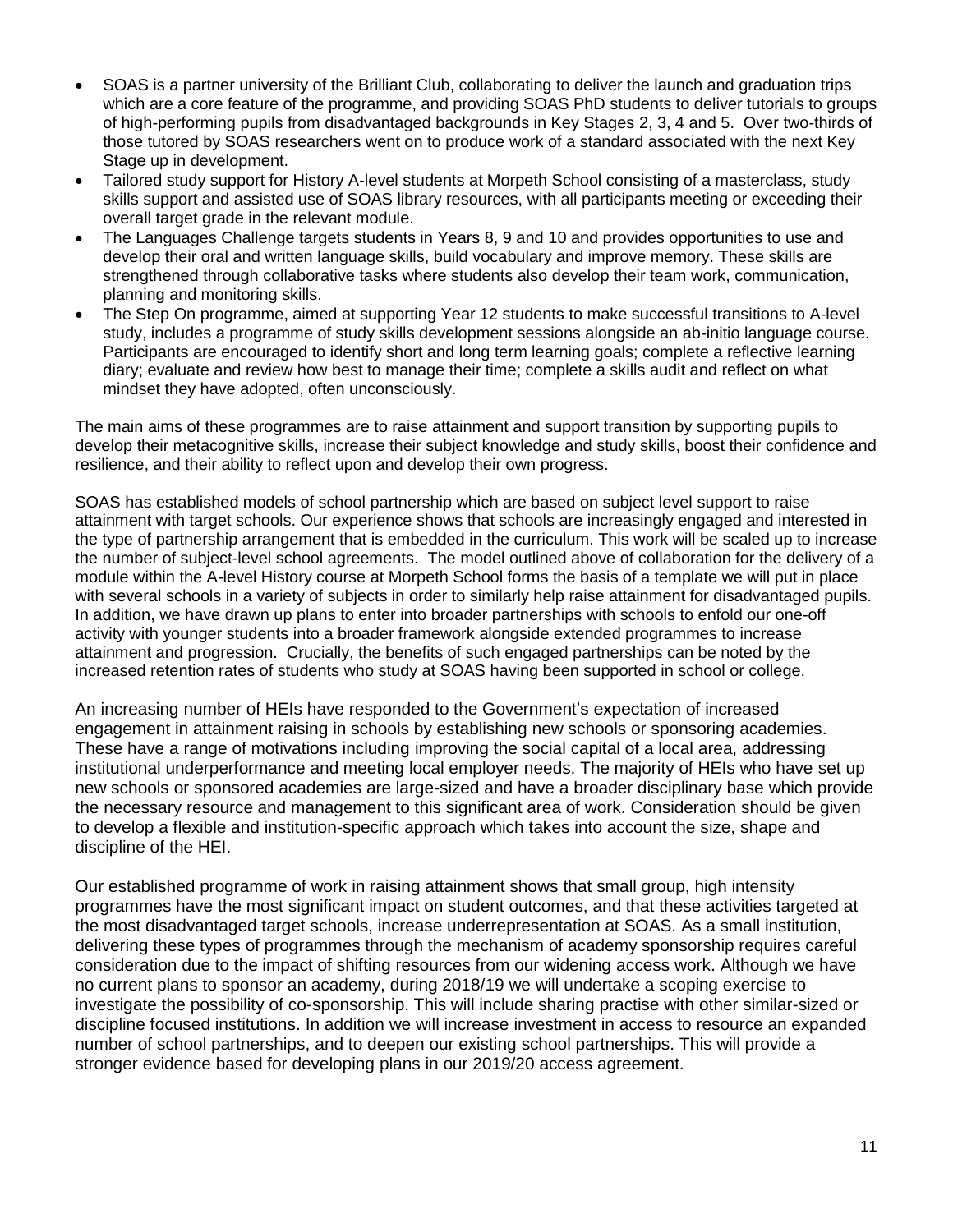#### **4.2 Student lifecycle**

SOAS is committed to supporting the success of all its students and helping them realise their aspirations. Our degree programmes are unique and diverse in their content and regional focus. It is therefore crucial to provide support at all points in the student life cycle – from pre-entry to after graduation, particularly to those from underrepresented groups. The assessment of our access and student success performance indicates that SOAS need to put in place further measures to improve the retention rate of the overall student population.

In order to better understand the progression of our students, SOAS commissioned Continuum: the centre for widening participation policy studies based at the University of East London to undertake an analysis of our student data covering three years in the first instance so we can better understand the undergraduate student experience, with particular reference to progression, retention and achievement. The research project takes into account what can broadly be described as "widening participation characteristics" including (but not limited to) ethnicity, social class, disability, previous academic achievement and the different learner progression routes into the institution. The findings of this report will inform the development of a university-wide retention and success action plan which will be developed in consultation with academic colleagues, professional services and the Student's Union. This will have an impact on the allocation of resources to support projects and activities in 2018/19.

To supplement this research SOAS are working with the Students' Union who have undertaken a qualitative analysis to understand the causes of, and possible steps to address, attainment gaps. The report which specifically focuses on the experience of black students, has 34 recommendations for every level of the institution. This important piece adds depth to the UEL-commissioned quantitative analysis and builds common cause between the SOAS Students' Union and key individuals, teams, committees and working groups within the School with the power to influence, decide or take action to address attainment gaps. The aim is to build an inclusive environment for all students.

All activity funded through our OFFA access agreement impacts positively on student success and progression. SOAS will continue to deliver a programme of access activities with the aim of raising aspirations, increasing attainment, improving progression to HE and enabling student success. The tables below provide examples of activities which form part of our student lifecycle approach.

| <b>Activity</b>                                                                         | <b>Features</b>                                                                                                                                                                                                  | <b>Key outcomes</b>                                                                                                                                                                                                                                       |
|-----------------------------------------------------------------------------------------|------------------------------------------------------------------------------------------------------------------------------------------------------------------------------------------------------------------|-----------------------------------------------------------------------------------------------------------------------------------------------------------------------------------------------------------------------------------------------------------|
| Discovering<br><b>University</b>                                                        | Provides younger students with an introduction to<br>$\bullet$<br>university<br>Involves talks by undergraduate students<br>$\bullet$                                                                            | Understanding of link<br>$\bullet$<br>between university and<br>career benefits<br>Experience of university<br>$\bullet$<br>campus<br>Awareness of variety of<br>$\bullet$<br>subjects available in<br>higher education                                   |
| Ambassador-led<br>taster days (and in<br>conjunction with<br>the SOAS Student<br>Union) | Provide a positive and engaging HE experience<br>$\bullet$<br>Provide IAG on HE through an interesting learner-led<br>$\bullet$<br>experience<br>Provide tasters through subject-specific workshops<br>$\bullet$ | Increased knowledge of<br>$\bullet$<br>university study and<br>options available<br>Increased<br>$\bullet$<br>understanding of<br>progression routes to<br>university<br>Increased confidence in<br>$\bullet$<br>own ability to progress<br>to university |

#### **Raising aspirations**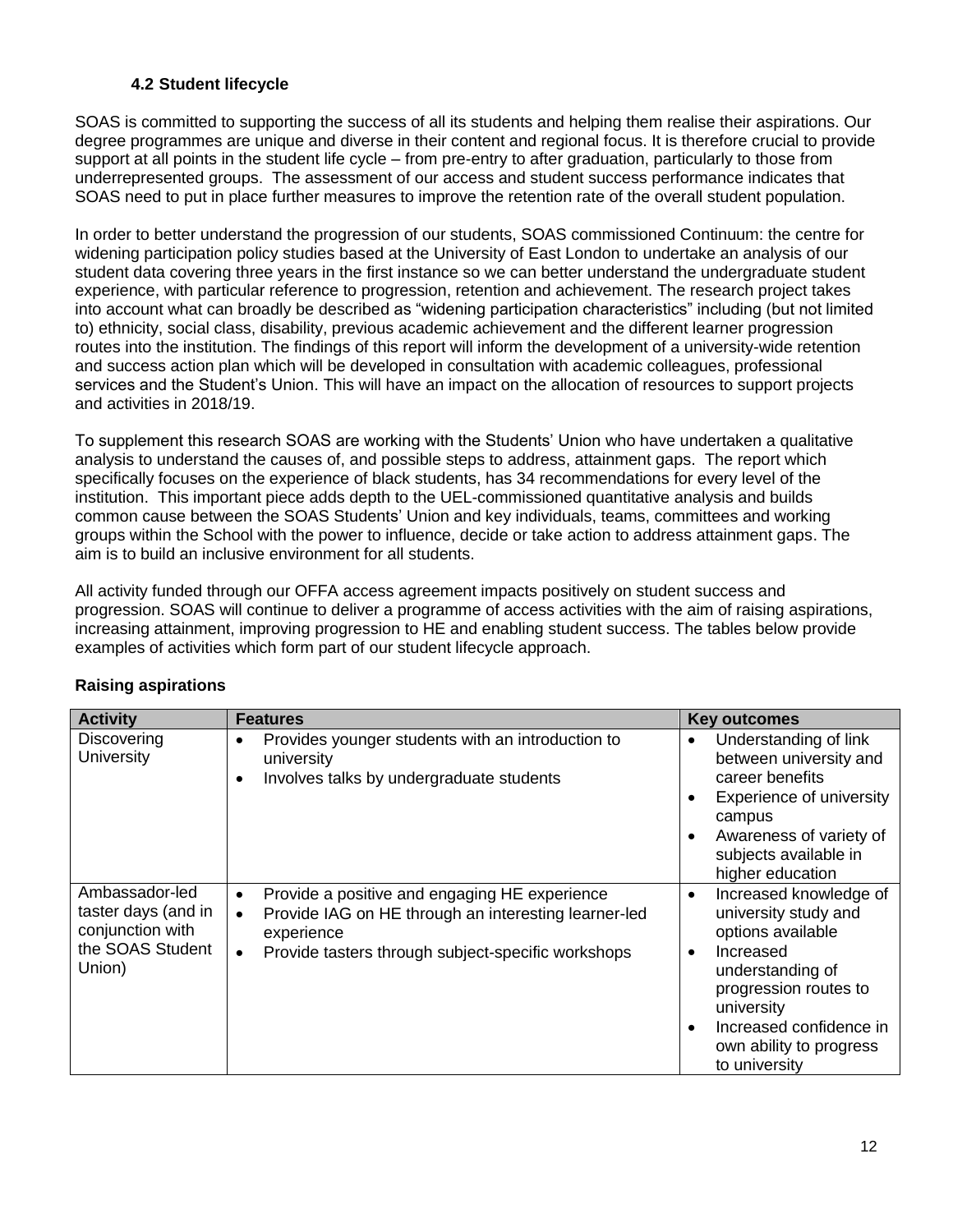## **Increasing attainment**

| <b>Activity</b>                                    | <b>Features</b>                                                                                                                                                                                                                                                                                                                                                                                                                                                                                                                                                   | <b>Key outcomes</b>                                                                                                                                                                                                                                                                                                                                                                                                                                                                |
|----------------------------------------------------|-------------------------------------------------------------------------------------------------------------------------------------------------------------------------------------------------------------------------------------------------------------------------------------------------------------------------------------------------------------------------------------------------------------------------------------------------------------------------------------------------------------------------------------------------------------------|------------------------------------------------------------------------------------------------------------------------------------------------------------------------------------------------------------------------------------------------------------------------------------------------------------------------------------------------------------------------------------------------------------------------------------------------------------------------------------|
| <b>SOAS Scholars:</b><br><b>Thinking Globally!</b> | Long-term sustained outreach project for Year 12s from<br>$\bullet$<br>disadvantaged backgrounds with the potential to<br>achieve high grades at Level 3 study<br>Develops participants' critical thinking skills to fulfil their<br>$\bullet$<br>academic potential in their current studies<br>Explores different subject areas in order to find the right<br>$\bullet$<br>degree choice<br>Involves working with current undergraduate students<br>$\bullet$<br>on a number of higher education and career related<br>activities to build knowledge and skills | Increased confidence<br>$\bullet$<br>and resilience<br>Improvement in key<br>$\bullet$<br>study skills and time<br>management<br>Strong rates of<br>$\bullet$<br>progression to high-<br>tariff institutions                                                                                                                                                                                                                                                                       |
| <b>Immersion Weeks</b><br>(Turkish & Urdu)         | Provide a positive and engaging HE experience<br>$\bullet$<br>Provide GCSE support for Turkish and Urdu speakers<br>$\bullet$<br>Improve community language skills and increased<br>$\bullet$<br>confidence<br>Provide greater exploration of HE for hard to reach<br>group                                                                                                                                                                                                                                                                                       | 84% Participants gain<br>$\bullet$<br>greater awareness of<br>what university studies<br>would be like and 81%<br>learn more about how<br>to progress to university<br>Participants develop<br>$\bullet$<br>critical thinking skills,<br>presentation skills and<br>essay writing skills.<br>Although learners find<br>the writing exercise<br>difficult, they believe<br>that it will support them<br>to succeed at school.                                                       |
| Step On<br>Programme                               | Long-term programme providing young people with no<br>$\bullet$<br>family history of higher education with the opportunity to<br>learn a new language<br>Develops the study skills require to succeed at KS5<br>٠<br>Develops metacognitive skills such as planning, goal<br>setting, reflective learning and monitoring<br>Provides an opportunity to experience what it is like to<br>٠<br>study languages at university<br>Aims to improve retention in language studies from AS<br>$\bullet$<br>to A-level and to university                                  | 80% more excited<br>$\bullet$<br>about the subjects they<br>can study at university<br>80% said they gained<br>$\bullet$<br>skills and knowledge to<br>help them fulfil their<br>academic potential.<br>Participants gain<br>٠<br>greater self-awareness<br>of how to learn<br>Support students make<br>better decisions about<br>university studies<br>Provides opportunities<br>$\bullet$<br>to learn about different<br>cultures through<br>research and<br>presentation skills |

## **Progressing to HE**

| <b>Activity</b> | <b>Outcomes/features</b>                                                                                                                                                    | <b>Key outcomes</b>                                                 |
|-----------------|-----------------------------------------------------------------------------------------------------------------------------------------------------------------------------|---------------------------------------------------------------------|
| Summer schools  | Provide a sustained and intense HE intervention<br>Provide students interested in particular topics with a<br>broader understanding of the discipline and degree<br>options | Extensive<br>understanding of the<br>higher education<br>experience |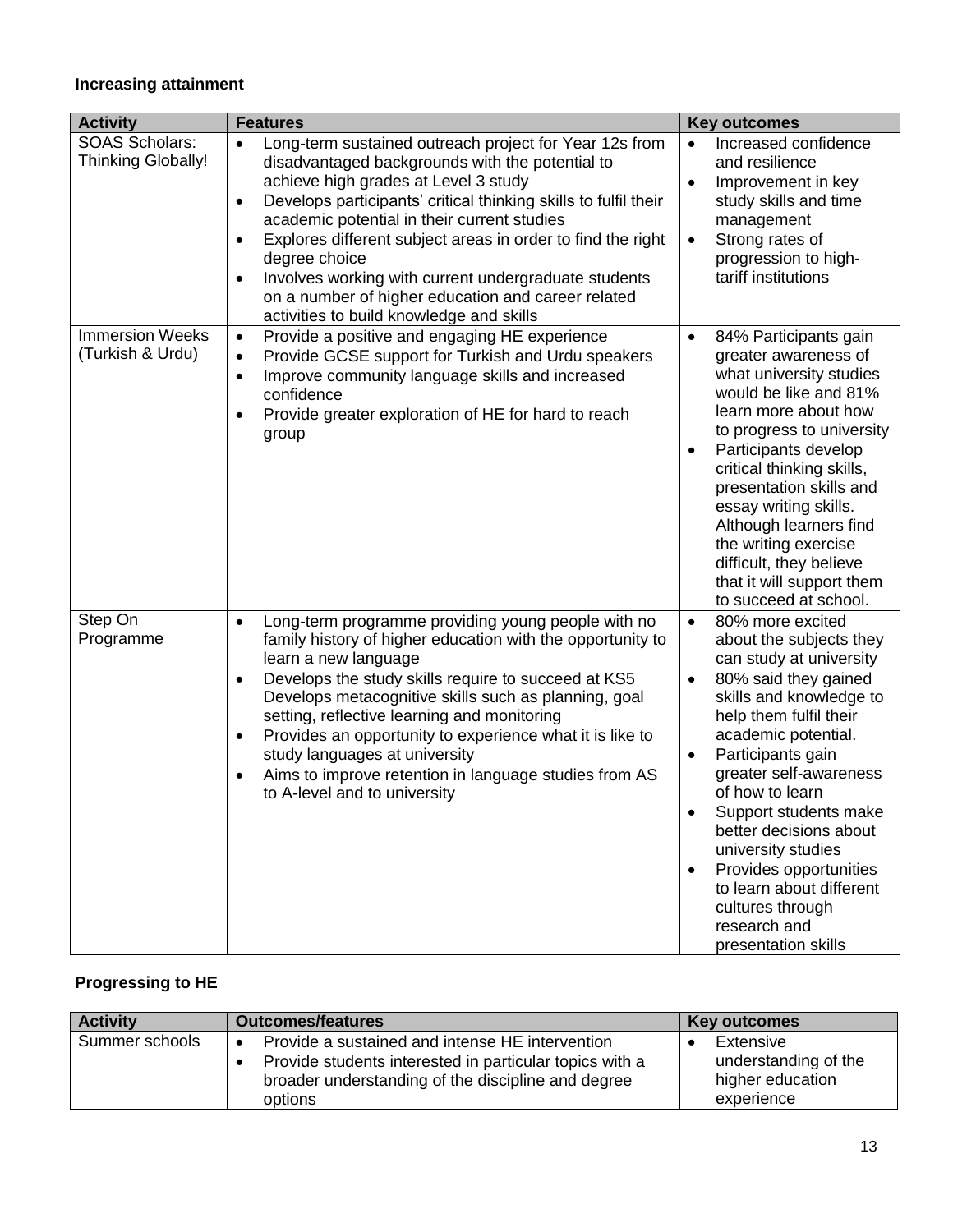|               | Provide sustained, meaningful contact with current HE<br>$\bullet$<br>students, as well as forum for gaining study skills and<br>specific subject knowledge<br>Includes sessions on careers and employability<br>٠                                                                                                                                                                                                        | Increased<br>$\bullet$<br>understanding of how<br>to progress to university<br>Learners are exposed<br>to a variety of<br>languages, cultures<br>and subjects |
|---------------|---------------------------------------------------------------------------------------------------------------------------------------------------------------------------------------------------------------------------------------------------------------------------------------------------------------------------------------------------------------------------------------------------------------------------|---------------------------------------------------------------------------------------------------------------------------------------------------------------|
| Masterclasses | Provide a snapshot of university-style learning and<br>٠<br>teaching<br>Provide meaningful contact with current HE students;<br>$\bullet$<br>who very directly provide role models of people who<br>have come from similar backgrounds<br>Increase the understanding of the HE experience to<br>$\bullet$<br>younger students<br>Provide support to students who may be struggling with<br>$\bullet$<br>the concept of HE | Increased subject<br>٠<br>knowledge<br>Increased<br>$\bullet$<br>understanding of<br>progression to<br>university                                             |

#### **Enabling student success**

| <b>Activity</b>                                                                         | <b>Outcomes/features</b>                                                                                                                                                                                                                                                                                       | <b>Key outcomes</b>                                                                                                                                                                                                                                                                                                                     |
|-----------------------------------------------------------------------------------------|----------------------------------------------------------------------------------------------------------------------------------------------------------------------------------------------------------------------------------------------------------------------------------------------------------------|-----------------------------------------------------------------------------------------------------------------------------------------------------------------------------------------------------------------------------------------------------------------------------------------------------------------------------------------|
| <b>Bridging Courses</b><br>for Mature and<br><b>First Generation</b><br><b>Students</b> | Transition support for students<br>$\bullet$<br>Study skills including academic writing<br>Early awareness and access to support services<br>First year support<br>Programme is also delivered online for target students                                                                                      | Sense of belonging<br>$\bullet$<br>Improved study skills<br>$\bullet$<br>Greater resilience<br>$\bullet$<br>Improved non-<br>$\bullet$<br>continuation and<br>progression rates                                                                                                                                                         |
| First Term E-<br>Mentoring                                                              | E-mentoring throughout first term using Brightside<br>$\bullet$<br>platform<br>General pastoral and transition support, as well as<br>٠<br>specific academic support                                                                                                                                           | Increased knowledge of<br>$\bullet$<br>institution-specific<br>knowledge to support<br>transition<br>Improved non-<br>$\bullet$<br>continuation and<br>progression rates                                                                                                                                                                |
| Peer Assisted<br>learning<br>programmes                                                 | Targets traditionally difficult academic subjects<br>$\bullet$<br>Peer leaders encourage peer support during sessions<br>and students identifying own solutions to common<br>problems<br>Focus on the topics students find difficult<br>$\bullet$<br>Sessions reflect on topics covered on recent lessons<br>٠ | 4 Peer leaders trained in<br>$\bullet$<br>reflective listening,<br>facilitation and report<br>writing in order to support<br>fellow students<br>Preliminary findings are<br>$\bullet$<br>that the programme has<br>a positive impact on<br>learners' confidence in<br>problem-solving, self-<br>management, and in<br>networking skills |

#### **5. Evidence informed expenditure in widening participation and access**

Section 4 above provides a range of activities across the student lifecycle which are funded through our access agreement. The tables evidence key outcomes for each activity and ensure we maintain an evidence based and outcome driven approach. The activities funded have the greatest impact in achieving our goals in widening access and improving student success, and we continue to inform the development of these activities through the use of a robust evaluation strategy which is outlined in section 5.3 below.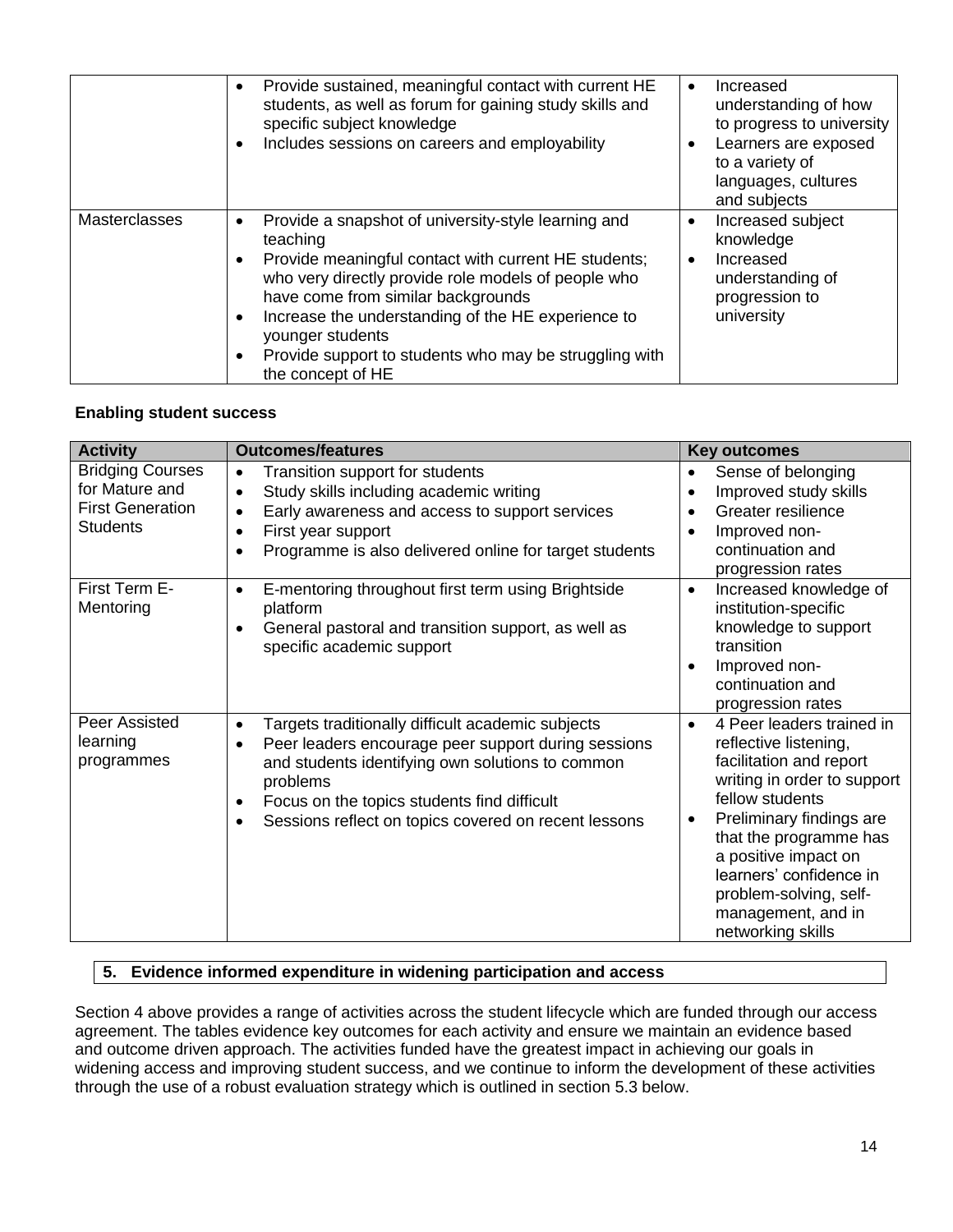Further evidence and analysis will continue to be conducted to support an increased focus on student outcomes across the student lifecycle, taking into consideration the national challenges surrounding the attainment gap for BME student and increasing the proportions of BME and white working class boys into Higher Education. These are outlined further in section 6.

#### **Significant outcomes informing practise and developments**

SOAS measures the successful impact of our activities by asking learners to self-report on their own attitudinal change on anonymous post-activity evaluation forms. The table below shows the measures used for general taster days and language taster days which are targeted at students at key stage 4 and below. Our activities consistently demonstrate impact in at least one of the three key attitudes measures below:

|                                               | % Agreeing they have<br>learnt more about what<br>university study would<br>be like | % Agreeing they<br>have gained study<br>skills to help fulfil<br>their academic<br>potential | % Agreeing that they<br>now believe more<br>strongly that they will<br>go to university |
|-----------------------------------------------|-------------------------------------------------------------------------------------|----------------------------------------------------------------------------------------------|-----------------------------------------------------------------------------------------|
| Taster days<br>[n=883]                        | 84.2%                                                                               | 55.3%                                                                                        | 71.1%                                                                                   |
| Languages<br>outreach<br>programme<br>[n=367] | 60.7%                                                                               | 49.5%                                                                                        | 67.0%                                                                                   |

We also measure the successful impact of the activities for students at key stage 5, by asking learners to selfreport on their own attitudinal change on anonymous post-activity evaluation forms. The table below demonstrates, consistent significant impact in at least one of the three key attitudinal measures:

|                                        | % Agreeing they<br>have learnt more<br>about what<br>university study<br>would be like | % Agreeing they<br>have gained<br>study skills to<br>help fulfil their<br>academic<br>potential | % Agreeing that<br>they now believe<br>more strongly that<br>they will go to<br>university |
|----------------------------------------|----------------------------------------------------------------------------------------|-------------------------------------------------------------------------------------------------|--------------------------------------------------------------------------------------------|
| Taster days<br>[n=294]                 | 82.6%                                                                                  | 48.7%                                                                                           | 65.5%                                                                                      |
| <b>Masterclasses</b><br>$[n=424]$      | 78.3%                                                                                  | 62.4%                                                                                           | 71.0%                                                                                      |
| Summer schools<br>$[n=110]$            | 99.1%                                                                                  | 96.4%                                                                                           | 90.9%                                                                                      |
| Sustained long-term<br>projects [n=22] | 95.4%                                                                                  | 90.9%                                                                                           | 90.9%                                                                                      |
| Access conferences<br>[n=46]           | 90.9%                                                                                  | 73.4%                                                                                           | 88.9%                                                                                      |

To further measure impact, structures are in place for tracking the progression to higher education outcomes of learners who engage in our long-term and summer school programmes. In addition, our aim to increase the number and scope of our school partnerships should provide us with the opportunity to evaluate the impact of programmes in terms of the impact of the above attitudinal change on participants' learning outcomes.

SOAS perform well within the context of our current evaluation procedure, and are reaping the rewards of having refined our evaluation forms, reduced the range of attitudinal questions asked and focusing on key indicators which can be used to evidence top-line impact more clearly. Having gathered significant data on these measures, we continue to invest in the outreach activities outlined above.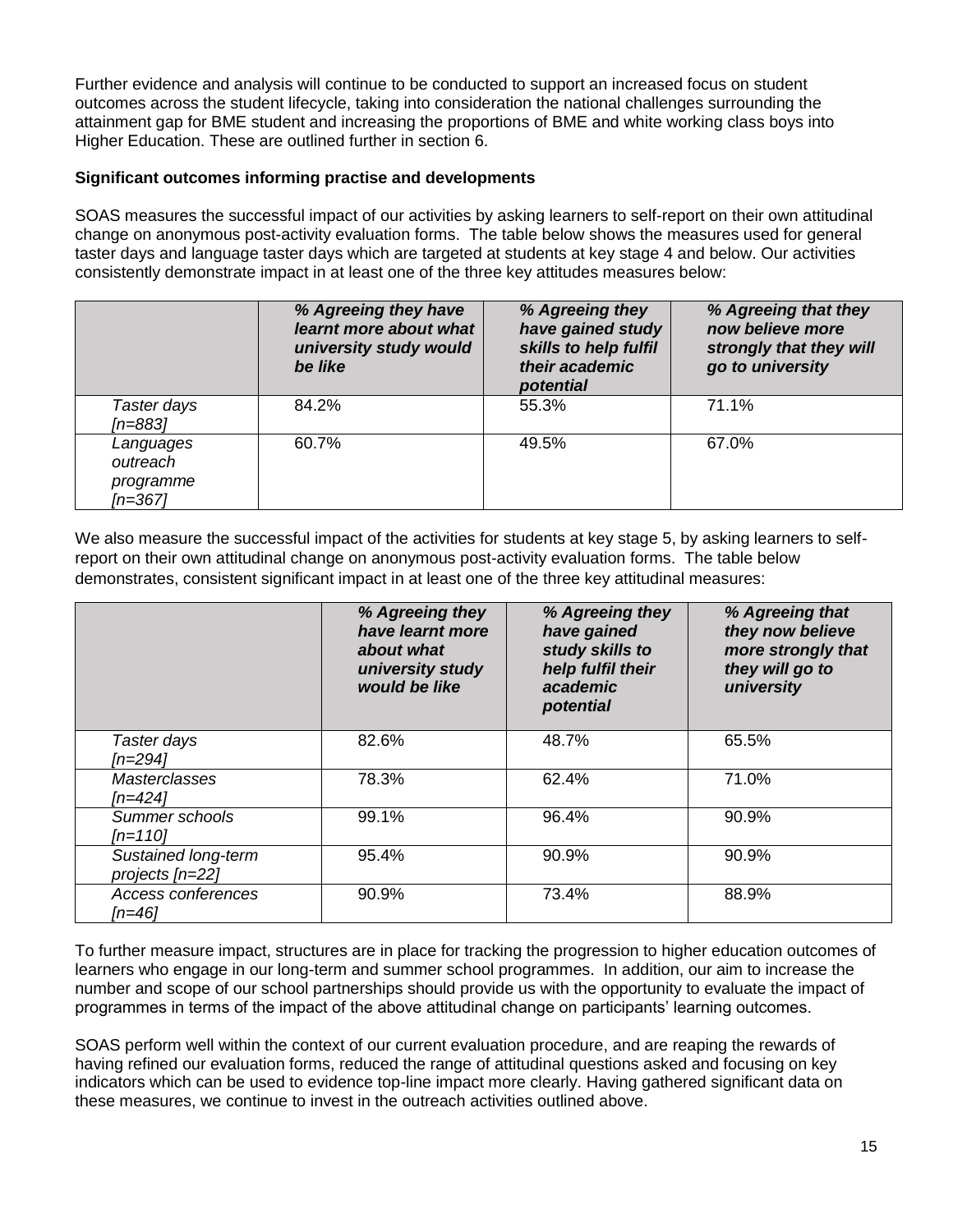#### **Outline of expenditure in access, student success and financial support**

Based on the assessment of our performance outlined in section 3.1, SOAS will commit 29.8% of its higher fee income on access, progression and success measures. The table below shows the split between financial support, outreach and retention expenditure between 2017-18 and 2021-22.

|                                  | Year 1<br>2017/18<br><b>Forecast</b> | Year 2<br>2018/19<br><b>Forecast</b> | Year 3<br>2019/20<br><b>Forecast</b> | Year 4<br>2020/21<br><b>Forecast</b> | Year 5<br>2021/22<br><b>Forecast</b> |
|----------------------------------|--------------------------------------|--------------------------------------|--------------------------------------|--------------------------------------|--------------------------------------|
| Financial<br>support             | 1,137,927                            | 1,184,968                            | 1,194,102                            | 1,158,508                            | 1,158,508                            |
| Access                           | 490,228                              | 515,908                              | 548,344                              | 571,718                              | 564,718                              |
| <b>Student</b><br><b>SUCCESS</b> | 493,818                              | 546,908                              | 561,930                              | 591,075                              | 591,075                              |
| Progression                      | 25,000                               | 31,000                               | 37,000                               | 43,000                               | 50,000                               |
| <b>Total</b><br>expenditure      | 2,146,973                            | 2,278,784                            | 2,341,376                            | 2,364,301                            | 2,364,301                            |

The table below demonstrates, in % of higher fee income terms, the shift in balance of expenditure away from financial support and towards access, student success and progression:

|                                  | Year 1<br>2017/18<br><b>Forecast</b> | <b>Year 2</b><br>2018/19<br><b>Forecast</b> | Year 3<br>2019/20<br><b>Forecast</b> | Year 4<br>2020/21<br><b>Forecast</b> | Year 5<br>2021/22<br><b>Forecast</b> |
|----------------------------------|--------------------------------------|---------------------------------------------|--------------------------------------|--------------------------------------|--------------------------------------|
| Financial<br>support             | 15.8%                                | 15.6%                                       | 15.4%                                | 14.9%                                | 14%                                  |
| Access                           | 6.8%                                 | 6.8%                                        | 7.1%                                 | 7.3%                                 | 7.3%                                 |
| <b>Student</b><br><b>SUCCESS</b> | 6.8%                                 | 7.2%                                        | 7.3%                                 | 7.6%                                 | 7.6%                                 |
| Progression                      | 0.3%                                 | 0.4%                                        | 0.5%                                 | 0.6%                                 | 0.6%                                 |
| <b>Total</b><br>expenditure      | 29.8%                                | 29.9%                                       | 30.2%                                | 30.4%                                | 30.4%                                |

#### **5.1 Evidence based approach to targeting**

In order to ensure that we target our activities to learners who would benefit the most, we have developed a school formula which ascribes numerical values to state schools according to various criteria. The more disadvantaged and low-performing the school is, the higher the score it receives, and the higher priority it is to work with. The formula takes into account the following data-sets, although we are currently evaluating how best to change the formula to reflect the school- and national-level data now published by the Department of Education:

- POLAR3: this data is used to indicate the likeliness of a pupil body which is expected to contain pupils from Low Participation Neighbourhoods (maximum of 10 points in the formula)
- Percentage of pupils eligible for Free School Meals (FSM): this data is used as a measure of the socio-economic deprivation of the pupil body (maximum of 50 points in the formula)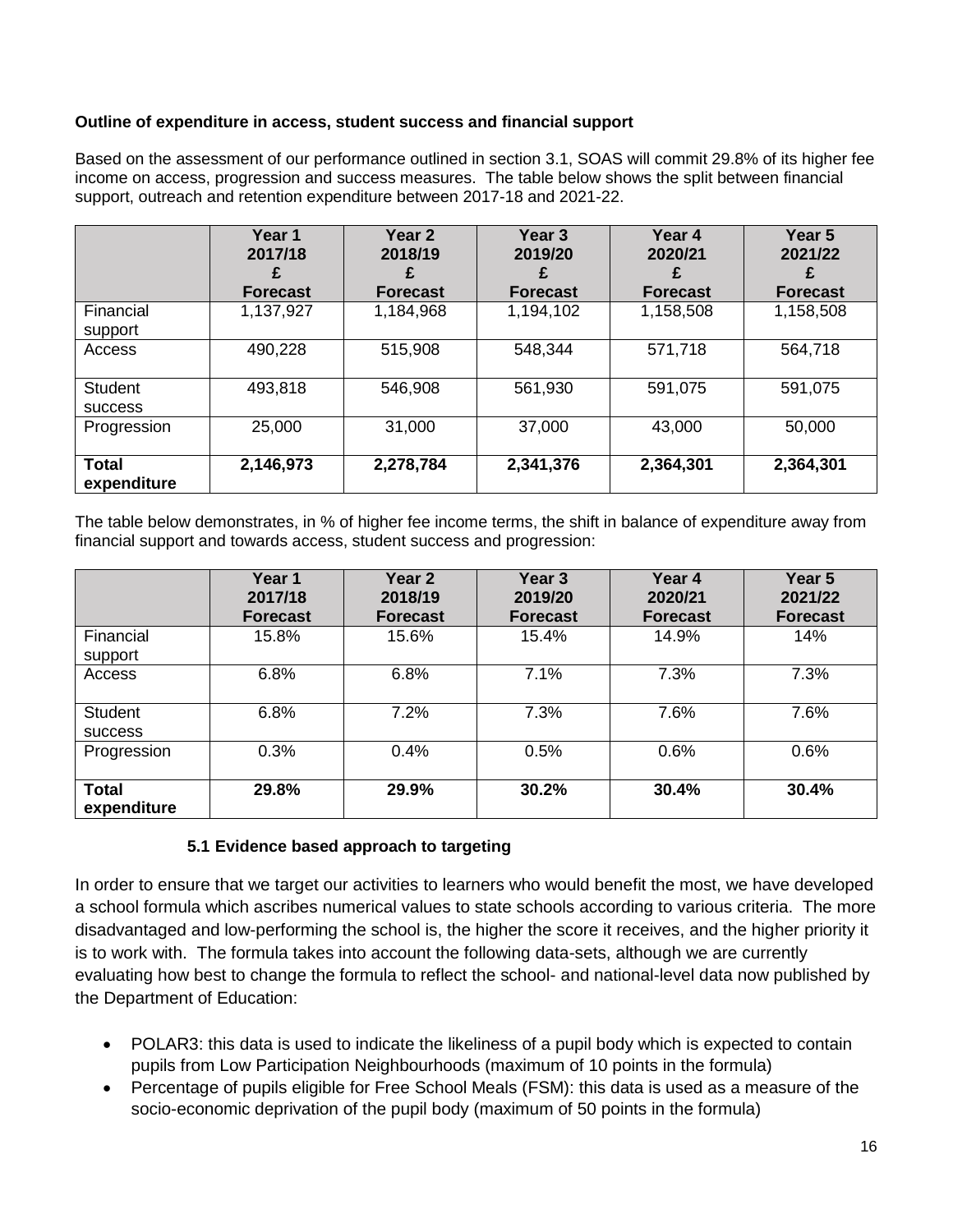- Percentage achieving 5+ A\*-C GCSEs (or equivalent) including English and Maths GCSEs: this data is used as a measure of the schools' performance in comparison to the national average (maximum of 35 points in the formula)
- Index of multiple deprivation: this data is used as a measure of deprivation in the immediate locality of the school (maximum of 5 points in the formula)

The 10% highest scoring schools form the Priority 1 group, then the next highest scoring 20% are Priority 2, then the next highest scoring 30% are Priority 3, with the remaining 40% being non-priority. As a result of our school level targeting procedures in the past 12 months we have directly engaged with 13 priority 1 schools, 14 priority 2 schools and 5 priority 3 schools.

In addition students are asked to disclose socio-economic information on anonymous post-activity evaluation forms in order to ensure activities are targeting the most appropriate students. These are analysed on an event-by-event and annual basis.

Of over 4000 participant evaluation forms collected in 2015/16, just under half reported no parental background of higher education, and two-fifths reported that they had been in receipt of Free School Meals.These figures reflect increasingly robust targeting procedures, and continue to improve year on year. The table below provides targeting data for the key activities:

| Type of<br>activity                       | % Attendees eligible for<br><b>Free School Meals</b> |             |             | % Attendees with no<br>parental experience of HE |             |             | % Attendees disclosing<br>that they have been in<br>care |             |             |
|-------------------------------------------|------------------------------------------------------|-------------|-------------|--------------------------------------------------|-------------|-------------|----------------------------------------------------------|-------------|-------------|
|                                           | 2013/1<br>4                                          | 2014/1<br>5 | 2015/1<br>6 | 2013/1<br>4                                      | 2014/1<br>5 | 2015/1<br>6 | 2013/1<br>4                                              | 2014/1<br>5 | 2015/1<br>6 |
| <b>Taster days</b>                        | 39.7%                                                | 46.3%       | 40.7%       | 45.5%                                            | 43%         | 45.2%       | 5%                                                       | 5%          | 4.2%        |
| <b>Masterclasse</b><br>s                  | 40.5%                                                | 60.5%       | 47.2%       | 67.6%                                            | 71.5%       | 72.7%       | 1.2%                                                     | 1.3%        | 1.2%        |
| <b>Summer</b><br>schools                  | 42.7%                                                | 54.7%       | 61.8%       | 77.3%                                            | 70.7%       | 73.6%       | 1.5%                                                     | 0%          | 0%          |
| <b>Sustained</b><br>long-term<br>projects | 77.4%                                                | 83.3%       | 68.2%       | 77.4%                                            | 77.8%       | 86.4%       | 0%                                                       | $0\%$       | 4.6%        |
| Languages<br>outreach<br>programme        | 32.1%                                                | 23.8%       | 29.4%       | 61.2%                                            | 25.8%       | 31.3%       | 8%                                                       | 3.7%        | 3.5%        |
| <b>Access</b><br>conferences              | n/a                                                  | 53.1%       | 32.6%       | n/a                                              | 54%         | 54.4%       | n/a                                                      | 14.6%       | 2.2%        |

#### **5.2 Contributions to the national landscape in social mobility**

Collaboration is a key requirement in meeting need and delivering activities concerning widening participation and access to schools, colleges and the local community. SOAS deliver a wide range of activities to support students into Higher Education by collaborating with partners in working with underrepresented groups. By doing so it makes significant contributions to the national landscape in social mobility.

#### **Opportunity Areas**

There are significant areas of challenge across the country with regards to social mobility. The £60m funding from the Government to support the challenges faced is a welcome and needed resource to support schools, colleges, universities, business and local authorities to ensure all children have the opportunity to reach their full potential.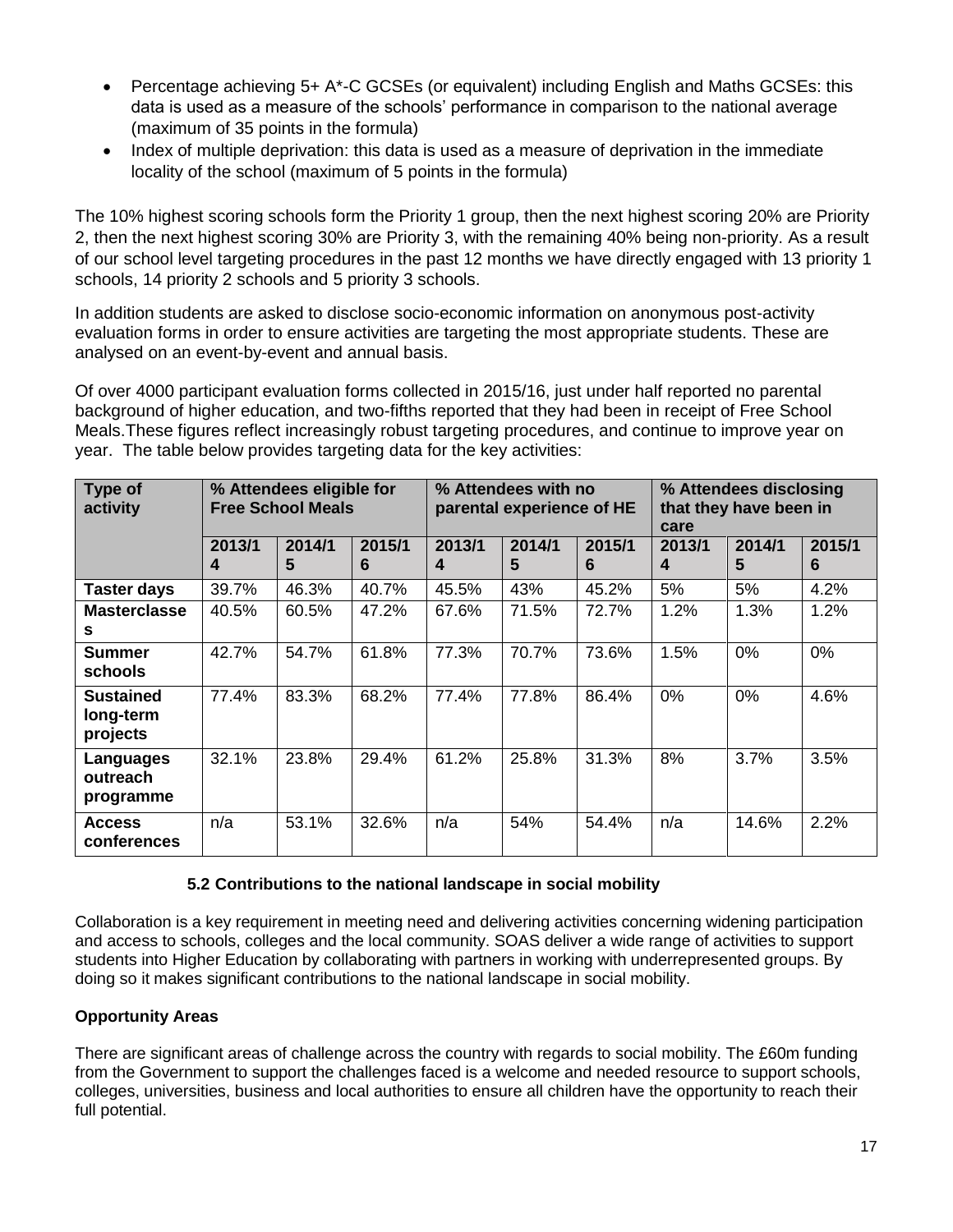Currently London is not one of the opportunity areas so we are unable to engage with the local challenges faced by our young people in the city using this funding. However SOAS engage with some of the other regions identified by delivering programmes which help raise aspirations and attainment for young people in schools. An example of this is the Language Challenges project which we have been running for 3 years. The Languages Challenge is a collaborative experiential project developed by SOAS and completed at schools. In 2016-17, 36 schools registered over 1000 learners on the programme, of which 11 schools and 276 students are from out-of-London schools. In addition SOAS is able to utilise its networks with other partners who are in Opportunity Areas. For example HEIs who formed part of the HEFCE Routes into Languages programme will provide a crucial link into areas where SOAS can support ongoing developments to improve social mobility in the region.

#### **HEFCE National Networks for Collaborative Outreach**

SOAS have been engaged with a number of the regional collaborations as part of its engagement with the HEFCE NCOP programme.

As part of our membership of Linking London we will be supporting their NCOP work with colleges in target wards. We will be providing student ambassadors for the collaborative work at the colleges as well as providing input in to project discussions. For our work with Aimhigher London South, SOAS will be supporting a range of activity. The most recent is the Look to the Future programme which will run for two years. It targets Looked After Children to give them a chance to experience different university environments and gain a better understanding of what university has to offer. Several local authorities provided 14 participants that met the Look to the Future criteria. SOAS is committed to developing more projects that focus on engaging young people from backgrounds in care. We will be providing student ambassadors for the collaborative work at the various college events to buddy up with one of the young people

This important area of contribution to the national landscape complements the work being delivered through our access agreement by focusing on young people who are most underrepresented. These groups are hard to reach by SOAS, and the collaborations provide a systematic and measureable environment in which to engage in making a difference in these areas.

#### **Applicants who go to other HEIs**

We have gathered evidence to show how SOAS is contributing to improving access across the sector. The table below displays information about the institutions which those SOAS applicants who attended our outreach did not gain a place at SOAS (by choice or otherwise) ended up at, with previous years' data for comparison:

| <b>Applicants Who Went Elsewhere</b>           | <b>2013 Entry</b><br>$[n=66]$ | <b>2014 Entry</b><br>$[n=80]$ | <b>2015 Entry</b><br>[ $n=97$ ] | <b>2016 Entry</b><br>$[n=90)$ |
|------------------------------------------------|-------------------------------|-------------------------------|---------------------------------|-------------------------------|
| To another London HEI                          | 68%                           | 48%                           | 65%                             | 67%                           |
| To an HEI in the South East (including London) | 70%                           | 65%                           | 69%                             | 77%                           |
| To a Russell Group HEI                         | 30%                           | 35%                           | 48%                             | 28%                           |
| To a Post-1992 HEI                             | 18%                           | 33%                           | 6%                              | 21%                           |
| Not placed                                     | 14%                           | 8%                            | 8%                              | 10%                           |

The table below displays the same data for 2016 entry students, this time split between those who attended one-off outreach activities, and those who took part in long-term projects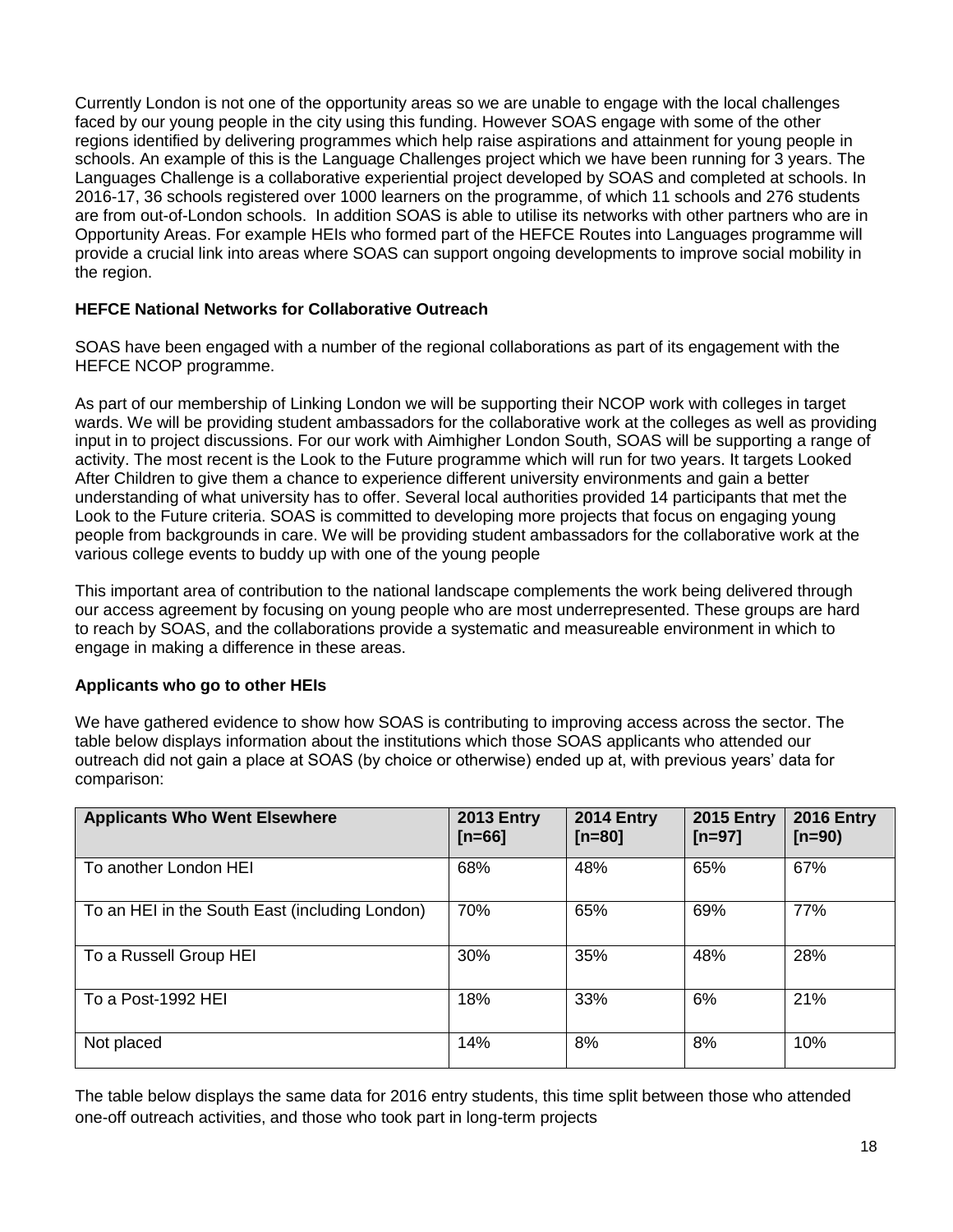| <b>Applicants Who Went Elsewhere</b>           | One-off<br>$[n=29]$ | Long-term<br>[ $n=61$ ] |
|------------------------------------------------|---------------------|-------------------------|
| To another London HEI                          | 66%                 | 72%                     |
| To an HEI in the South East (including London) | 72%                 | 79%                     |
| To a Russell Group HEI                         | 17%                 | 31%                     |
| To a Post-1992 HEI                             | 34%                 | 15%                     |
| Not placed                                     | 14%                 | 8%                      |

It is worth noting that SOAS outreach supports participants to progress to selective HEIs, with an annual average of 35% of our outreach attendees who apply to SOAS but don't come here ending up placed at a Russell Group institution. The impact of long-term projects is particularly pronounced here, and we hope to see the impact grow with increase in our long-term work through school partnerships.

#### **Work with primary schools**

The WP team collaborates with the education charity IntoUniversity to host events for the young people that they work with. The charity offers a programme that supports young people from disadvantaged backgrounds to attain either a university place or another chosen aspiration. The charity has education centres across London which organise homework clubs, mentoring and educational visits. We will continue to host university visits for the charity such as IU Lambeth and IU East Ham. We will also continue to host primary groups from the charity as part of their Primary FOCUS programme.

An activity entitled 'Discovering University' has been successfully piloted with feeder schools of our priority secondary schools. We will continue to roll out this activity in 2018/19.

SOAS also works with Mosaic, founded by HRH The Prince of Wales in 2007, in order to offer experiences of a university campus, and insights into higher education for primary school children and their parents. The visits consist of the materials used for 'Discovering University' (particularly focussed on the career benefits associated with going to university), and taster sessions led by current students of different subjects on offer at university.

**Other key Pre-16 partnerships:** Team Up; The Access Project; the University of Brighton; ReachOut UK

#### **Collaborations with other HEIs**

#### Capital L, Routes into Languages

Capital L is a London consortium of 5 HEIs who collaborate with schools, colleges and a range of other stakeholders to increase and widen participation in language studies in schools, colleges and universities. Capital L staff sit in the WP team within the Academic Services Directorate. The consortium is jointly directed by the Head of Widening Participation at SOAS and the Professor of French at the University of Westminster.

#### Linking London

Linking London is a unique partnership of 40 partners made up of universities, colleges, sixth form colleges, schools, awarding bodies, jisc Regional Support Centre, the London Councils Young People's Education and Skills team and unionlearn. The long-established network has been in existence since 2006, as is also part of the HEFCE NCOP. The core aims of the partnership are to support recruitment, retention and progression into and through higher education, in all its variety, including full and part time, higher apprenticeships and work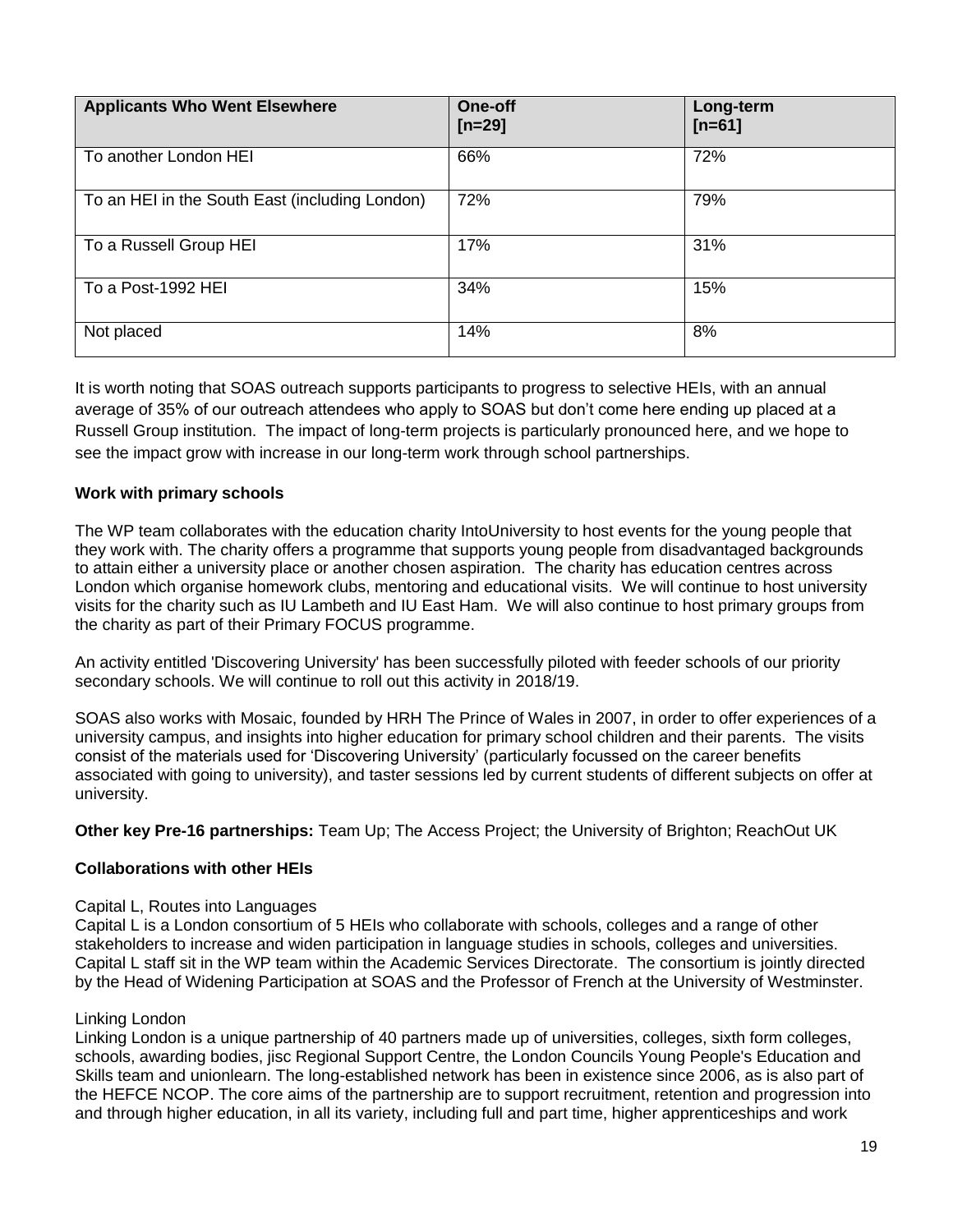based learning and employment. Through Linking London membership partners work both collaboratively, and individually, to maximise their contribution to targeted student engagement and achievement, social mobility and in pursuit of improvements in social justice through education.

#### Aimhigher London South

AHLS works to ensure fair access to higher education for young people from non-traditional backgrounds. This is achieved by linking schools, colleges, universities and education providers together to work effectively. AHLS works in partnership with 11 universities, 28 schools and 3 further education colleges across London and the South East. The network is committed to collaboration and works together to; provide impartial information, advice and guidance to learners from year 8 – year 13, share good practice at a local and regional level in order to determine what works well and that activities are effective, develop and apply evaluation and monitoring methods to illustrate long term impact, improve the involvement of current students.

#### University of London Outreach, Access and Success Group

A network established in April 2014 where a number of University of London institutions have come together to collaborate on four strategic themes including; white working class boys, key stage 3 and 4 outreach, evaluation and research and student success and progression.

#### **5.3 Monitoring and evaluation**

Monitoring and evaluating impact is core to our access agreement. This is conducted at an institutional and activity level which assists in refining approaches and processes across the student lifecycle. It includes commissioning external research such at the commissioned report on Student Characteristics, and gathering data which is used to continuously improve the outcomes of our activities.

#### **Activity level**

SOAS systematically and routinely gathers data from learners, and other stakeholders on the impact of its activities. Reports are produced against a number of variables which allows the monitoring of outcomes and attitudinal changes amongst different groups as described in section 5.1. These include measuring:

- Increased awareness of HE study and student life
- How to progress to HE
- Costs and support available
- Impact on current study
- Changes in attitude towards HE

The table below demonstrates our activities consistently impact learners in at least one of the three key attitudes measures:

| Type of<br>activity                       | % Agreeing they have<br>learnt more about what<br>university study would be<br>like |        |        | % Agreeing they have<br>gained study skills to help<br>with their current studies |        |        | % Agreeing that they now<br>believe more strongly that<br>they will go to university |        |        |
|-------------------------------------------|-------------------------------------------------------------------------------------|--------|--------|-----------------------------------------------------------------------------------|--------|--------|--------------------------------------------------------------------------------------|--------|--------|
|                                           | 2013/1                                                                              | 2014/1 | 2015/1 | 2013/1                                                                            | 2014/1 | 2015/1 | 2013/1                                                                               | 2014/1 | 2015/1 |
|                                           | 4                                                                                   | 5      | 6      | 4                                                                                 | 5      | 6      | 4                                                                                    | 5      | 6      |
| <b>Taster days</b>                        | 88.2%                                                                               | 86.8%  | 83.8%  | 63.4%                                                                             | 56.2%  | 53.6%  | n/a                                                                                  | 71.1%  | 70.1%  |
| <b>Masterclasse</b><br>s                  | 88.3%                                                                               | 84.7%  | 78.3%  | 55.9%                                                                             | 67.4%  | 62.4%  | n/a                                                                                  | 75.4%  | 71%    |
| <b>Summer</b><br>schools                  | 98.6%                                                                               | 100%   | 99.1%  | 93.5%                                                                             | 100%   | 96.4%  | n/a                                                                                  | 96%    | 90.9%  |
| <b>Sustained</b><br>long-term<br>projects | 84.4%                                                                               | 100%   | 95.4%  | 87.9%                                                                             | 83.3%  | 90.9%  | n/a                                                                                  | 100%   | 90.9%  |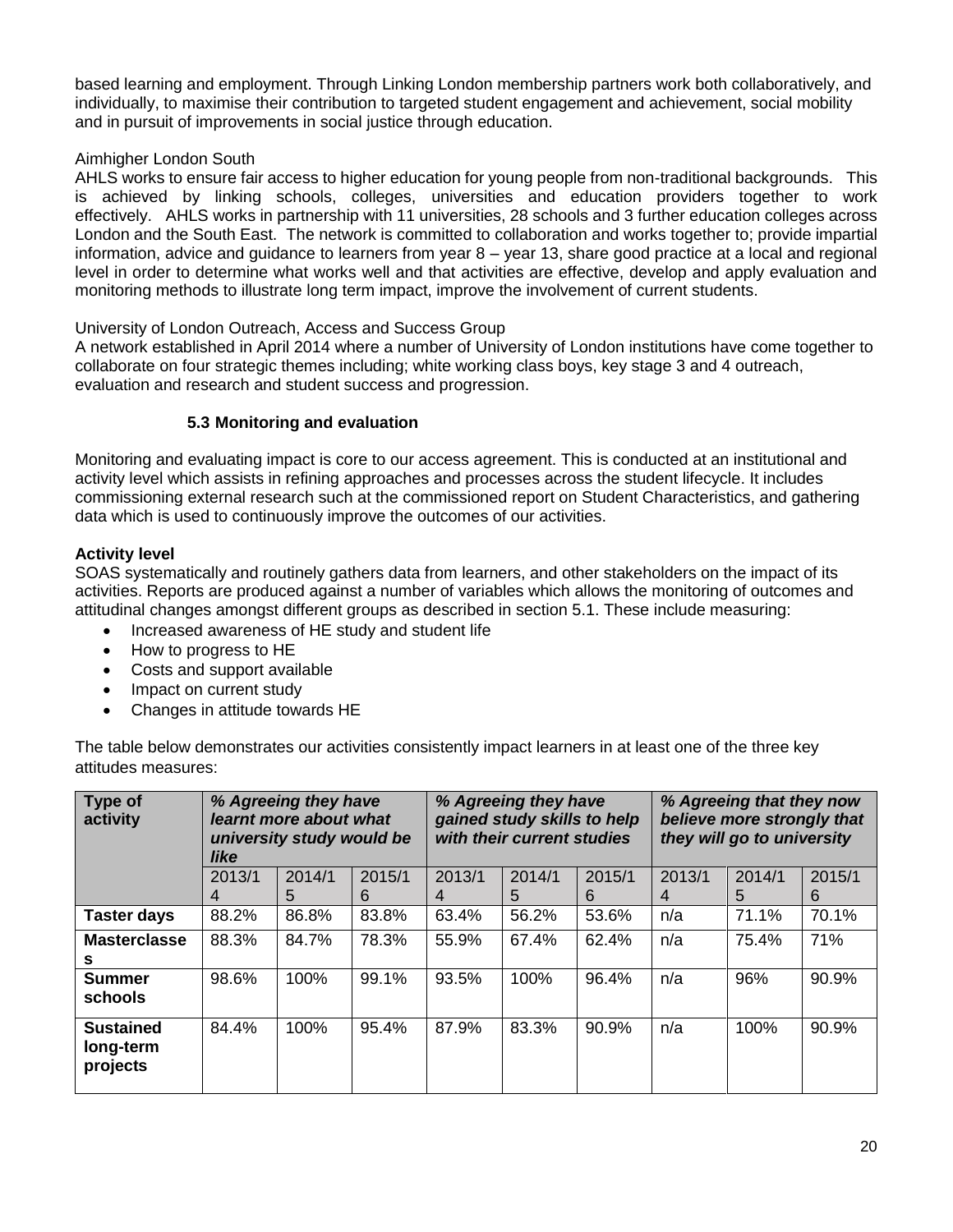| <b>Access</b><br>conferences       | 89.2% | 92%   | 90.9% | 64.7% | 76%   | 73.4% | n/a | 84.3% | 88.9% |
|------------------------------------|-------|-------|-------|-------|-------|-------|-----|-------|-------|
| Languages<br>outreach<br>programme | 66%   | 47.2% | 61%   | 53.6% | 44.9% | 55.4% | n/a | 56.1% | 70.2% |

#### **School level**

The central Widening Participation team work closely with colleagues in the Planning department to understand the access, progression and success of students from underrepresented backgrounds. This includes analysis of the make-up of the current student body by protected characteristics, but also departmental-level analyses which enable us to better understand the progression, success and withdrawal rates of students from widening participation backgrounds at a more granular level, and which reflect the interest of academic staff in issues to do with widening participation at the departmental level. The WP and Planning teams are working closely together in order to identify and develop further areas where data is sufficiently robust to provide the evidence for developing and delivering additional interventions.

The Widening Participation team works closely with the Admissions team, particularly to develop our approach to contextual admissions. All home applicants to undergraduate programmes are considered eligible for reduced offers dependent on a range of socio-economic and educational criteria identified by the WP team, and those applicants who receive reduced offers are tracked once at SOAS in order to build our institutional evidence base for further refinement. The WP and Admissions team are currently working together in order to better publicise this approach, and to demystify any aspects of the application and admissions process for SOAS applicants from disadvantaged backgrounds.

Through these methods of targeting, analysis and evaluation, SOAS ensure that progress is made to improve access, student success and progression.

#### **5.4 Financial support**

SOAS will spend £1,184,968 on financial support for students in 2018/19. Institutional evidence from the evaluation of our financial support packages indicates that outreach has the biggest impact on a students' decision to apply to university but that financial support has a significant impact on the retention rate. This has informed our decision to offer financial support over the duration of programmes for students from the most disadvantaged groups.

#### Excellence Bursary

The Excellence Bursary provides £750 per academic year to every undergraduate student with a household income under £25,000. This bursary provides guaranteed financial support to students with a low household income.

#### Enhanced Excellence Award

The SOAS Enhanced Excellence Bursary provides an additional £750 per academic year. The recipients of this bursary will receive the Excellence Bursary plus the Enhanced Excellence Bursary totalling £1,500 per academic year. The bursary will have a total value of £4,500. It is targeted at care-leavers, students from low participation neighbourhoods, first generation HE entrants and students with refugee status. Students must also have a household income below £25,000. This award provides support to the most underrepresented groups and helps towards improving student success by supporting students over the course of their degree.

#### Study Support Funds

SOAS Study Support funds provide one-off financial support to students who experience unanticipated financial hardship. The fund is targeted at students from underrepresented groups, and those who have low household income. The support is provided on a means-tested basis with a maximum value of £1,000.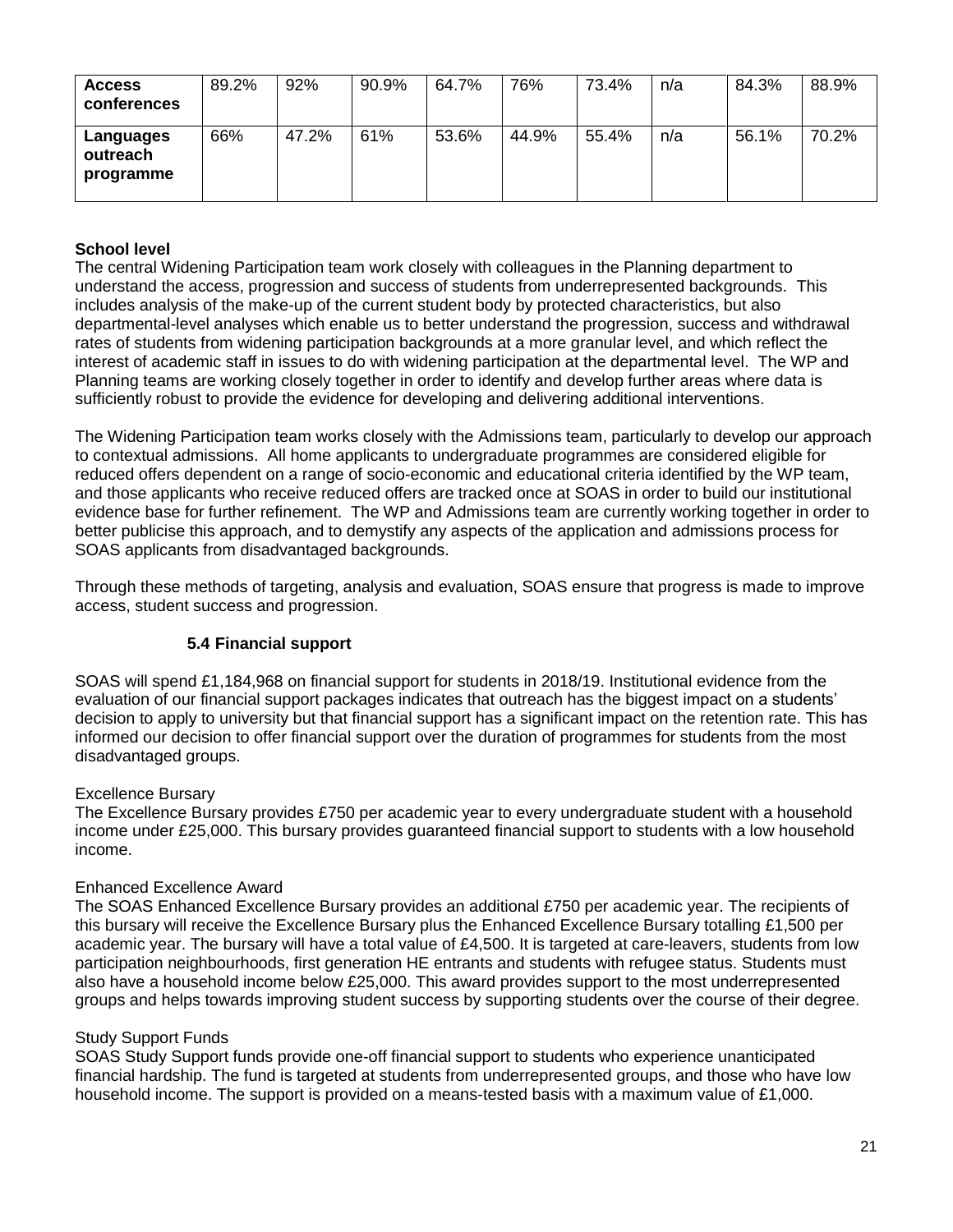The table below shows the financial support available and reflects our priorities in recruiting and retaining the best students from disadvantaged groups.

|                      | No.       | <b>First year</b> |            | <b>Second year</b> |            | Third year |            | <b>Total</b> |
|----------------------|-----------|-------------------|------------|--------------------|------------|------------|------------|--------------|
|                      | available | Cash              | <b>Fee</b> | Cash               | <b>Fee</b> | Cash       | <b>Fee</b> |              |
| <b>Award</b>         |           | bursary           | waiver     | bursary            | waiver     | bursary    | waiver     |              |
| <b>SOAS</b>          | 318       | £750              |            | £750               |            | £750       |            | £2,250       |
| Excellence           |           |                   |            |                    |            |            |            |              |
| <b>Bursary</b>       |           |                   |            |                    |            |            |            |              |
| <b>SOAS</b>          | 165       | £750              |            | £750               |            | £750       |            | £2,250       |
| Enhanced             |           |                   |            |                    |            |            |            |              |
| Excellence           |           |                   |            |                    |            |            |            |              |
| Bursary              |           |                   |            |                    |            |            |            |              |
| <b>SOAS Study</b>    | 98        | Max.              | n/a        | n/a                | n/a        | n/a        | n/a        | Max. £1,000  |
| <b>Support Funds</b> |           | £1,000            |            |                    |            |            |            |              |

In 2018/19 SOAS will guarantee 318 new students financial support over the course of their programme.

#### **Evaluation financial support using OFFA toolkit**

Initial steps have been taken to gather the data required to evaluate our financial support using the OFFA toolkit, though we understand that HESA and OFFA are working together to simplify this process further for institutions. Once this is complete we will proceed with the evaluation, as well as putting in place new data collection processes (or simplifying existing processes) if necessary to ensure that the analysis can be repeated on an annual basis for subsequent cohorts.

#### **Impact of financial support on attainment**

In the meantime however, we have over the past few years been tracking the progression rates of recipients of financial support in comparison to other applicants who – broadly – share the same WP background characteristics. The table below displays the difference, in percentage points, for first-year outcomes for bursary recipients, compared to the average of all WP background students. Although no control for prior attainment is made, the data demonstrates higher rates of progression for those who receive financial support:

| <b>First Year Outcome</b> | <b>2012 entry</b><br>$[n=90]$ | <b>2013 entry</b><br>$In = 871$ | <b>2014 entry</b><br>$[n=86]$ | <b>2015 entry</b><br>$[n=92]$ |
|---------------------------|-------------------------------|---------------------------------|-------------------------------|-------------------------------|
| Progressing to Year 2     | -4                            |                                 |                               |                               |
| <b>Restarting Year 1</b>  |                               |                                 |                               |                               |
| Withdrawn                 |                               |                                 |                               |                               |
| Unknown                   |                               | +3                              | -2                            |                               |

#### **6. Targeting specific groups**

SOAS are concerned about both national and institutional evidence that point to ingrained disadvantage for particular groups of students. The key starting point for our response to ongoing work in this area is a better understanding of the journey for students across differing characteristics. This begins with our access work through to employment or further study, and understanding how multiple dimensions of disadvantage may affect the student experience. The commissioned research will provide statistical data for tracking this, with the Student Union's report on the experience of black students providing the student voice. The resultant action plans will seek to address the findings of the research. It is expected that a more targeted programme across the student lifecycle will be developed with pilots delivered in 2018/19.

#### **6.1 White males from disadvantaged socio-economic groups**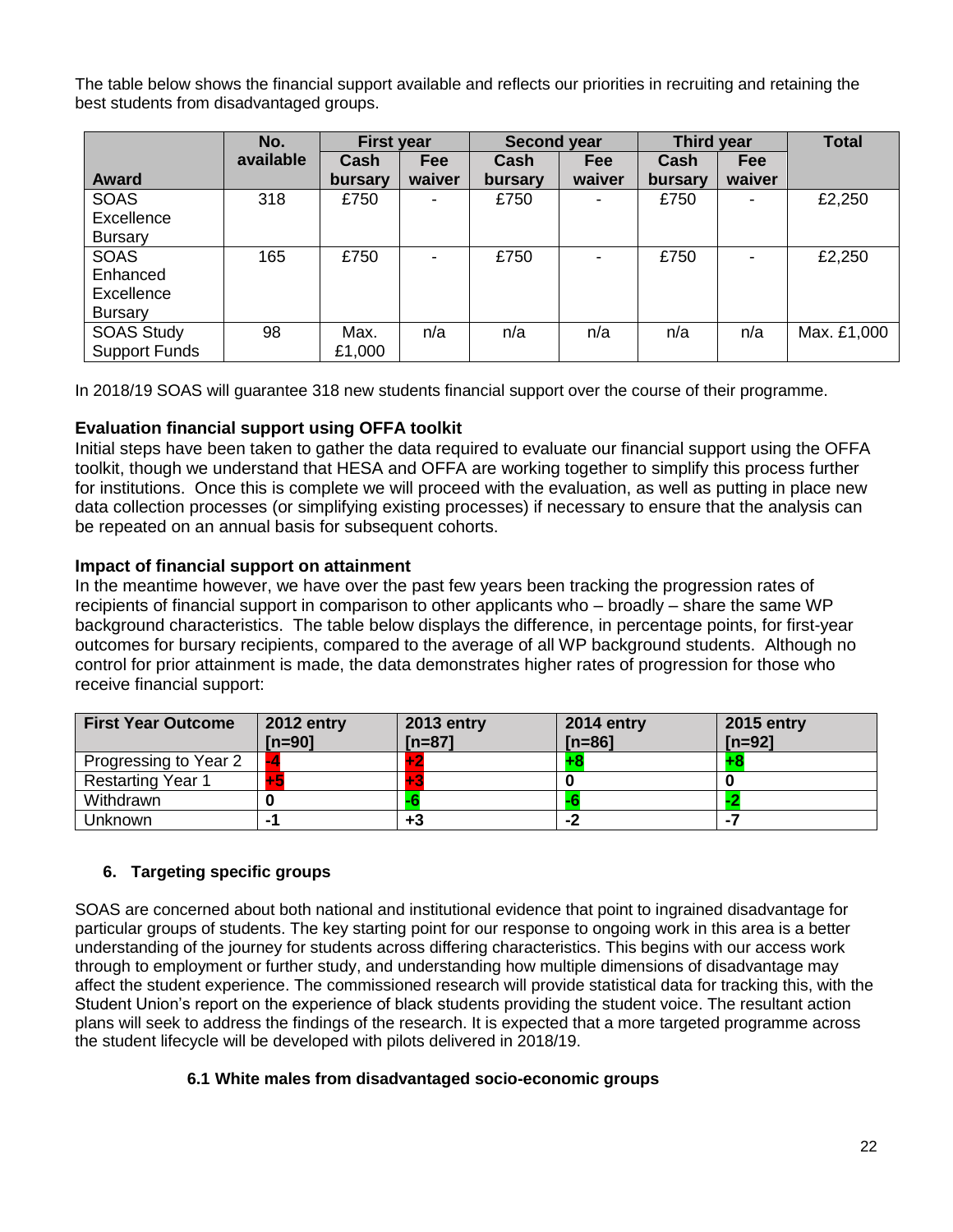We are aware that changes need to be made in order for us to engage a greater number of white males from disadvantaged socio-economic groups in our outreach offer. For example, in 2015/16 only 2.1% of participants were white males in receipt of Free School Meals. That is why in 2016/17 we prioritised any applicants from this group when allocating places for our post-16 activities such as summer schools. In addition, we will take into account the findings of the "The underrepresentation of white working class boys in higher education" report recently published by King's College London and LKMco when formulating new outreach activity.

This work will be further developed by specifically identifying a selection of schools using our targeting formula to increase work with this group. This will be monitored using our evaluation system to ensure we are increasing our engagement with white boys from lower socio-economic groups.

Further to this we are working with Planning and Registry to develop a mechanism to identify and track students from this group through their undergraduate experience. We currently use household income to determine 'class' status which is the most robust measure currently available for tracking.

#### **6.2 Students from black and ethnic minority backgrounds**

Existing institutional research shows a significant attainment gap at degree classification level between black home students and their white counterparts. The recommendations from the SOAS' Students' Union report, 'Degrees of Racism' identify 39 recommendations around 7 themes:

- 1. Establish leadership and strategy around eliminating the attainment gap
- 2. Acknowledge and address institutional racism
- 3. Address BME underrepresentation within the staff and student body
- 4. Create and repair systems that support a system of accountability
- 5. Create an inclusive learning and teaching environment
- 6. Clarify and communicate existing support available
- 7. Dismantle barriers to accessing support

An action plan is being devised from these recommendations to ensure that at the highest level SOAS address the disparities in the experience of students from BME backgrounds. For example a KPI had been developed which will report to Academic Board to monitor SOAS progress in this area. This important area of work links with the School's Equality Diversity Inclusion Action Plan which already seeks to address by taking actions to applying for external benchmarking such as the Race Equality Charter, extending Unconscious Bias training for decision making staff and identifying student retention and attainment gaps.

During 2018/19 the School will continue to develop this area of work at the highest level through the Attainment Gaps Working Group and by implementing a range of support activities for the target students including a mentoring scheme. In addition the findings of the commissioned student characteristics analysis will provide a module level data against ethnicity in order to better identify where changes in curriculum, or additional student support may be required to address disparities.

#### **6.3 Disabled students**

Effective and tailored support is required to ensure students with disabilities have success progression through their undergraduate experience. Currently we exceed our HESA benchmark for the proportion of students in receipt of DSA so have a significant number of students disclosing a disability. However we are also aware of the increasing numbers of students that require support who may not be in receipt of DSA. This has led to increased investment in staffing for mental health and wellbeing in the Student Advice and Wellbeing team.

During 2018/19 will we develop a target to monitor the impact of this additional support, and ensure we are providing sufficient information, advice and guidance to the student body on where to access the support available.

#### **6.4 Mature students**

We are aware of the steep decline in the numbers of mature learners entering higher education. SOAS have established programmes targeting students on the Access to HE diploma through our progression agreements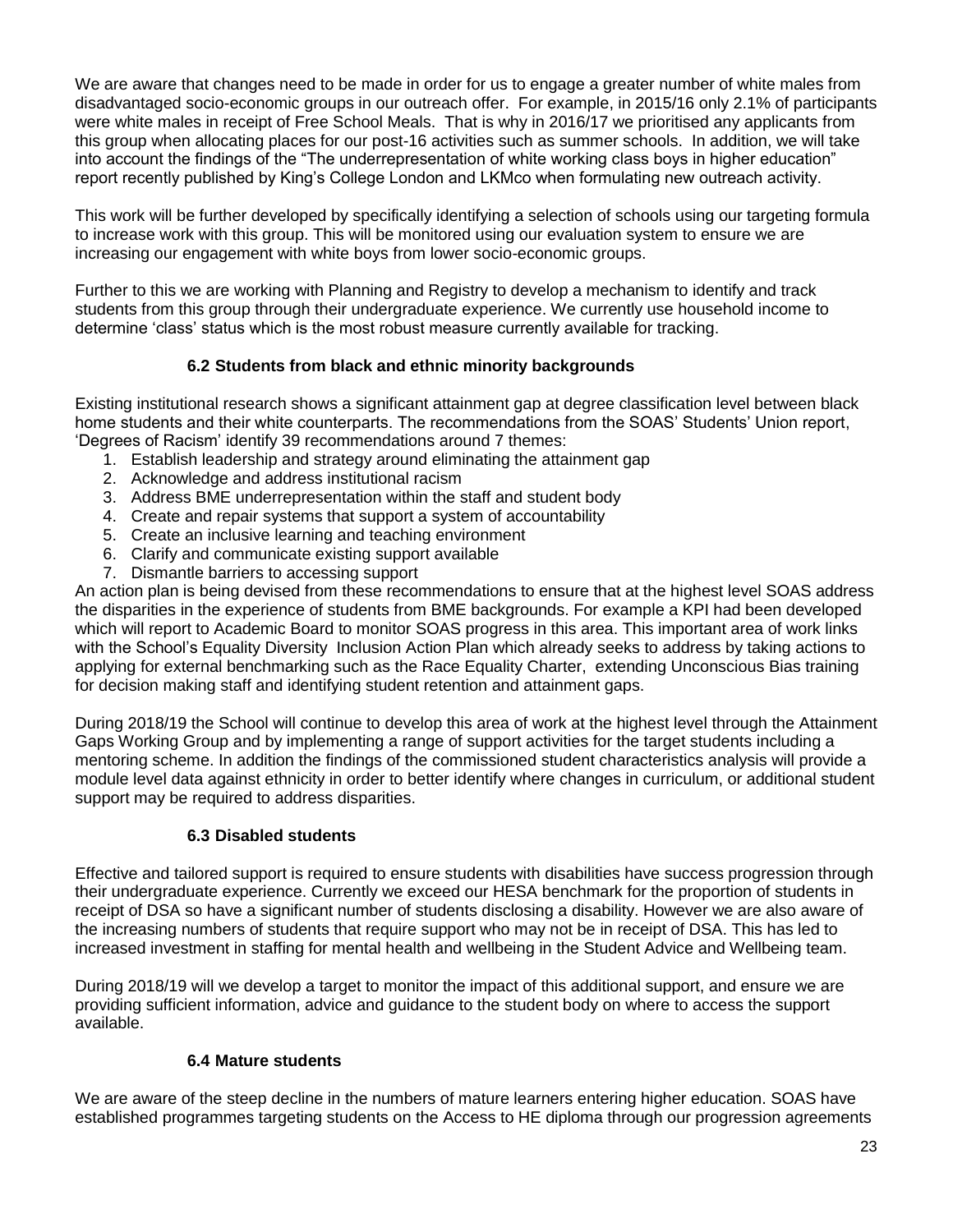with local FE colleges, and deliver a variety of support programmes aimed at improving student success for the group.

To encourage further engagement with mature learners we will be providing a year long programme of support for students completing the new African Studies Access to Higher Education Diploma at Kensington and Chelsea College. The students will have access to mentoring from current SOAS students, who have progressed to university from Access programmes, throughout their studies. This will provide the students help with developing their study skills and improving the quality of their diploma work, advice on making a successful transition to university and guidance on completing Personal Statements. As part of the programme as well we will be providing a couple of guest lectures at the college, complementing what the students are learning and exposing them to university style teaching.

Further to this SOAS will develop a programme of outreach activities specifically targeted at adults. A summer school is planned for July/August 2017. It will take place in the evenings and lead to a Family Day. Current mature students have helped develop the programme by identifying what study skills sessions to include on the summer school. We are working with SOAS Mature Students reps to consult mature students on initiatives aimed at supporting retention and success as well as outreach. This includes a proposal to set up a peerassisted project for this particular cohort. We have also been approached by Aimhigher London South to develop activities aimed at parents with no previous experience of higher education.

#### **7. Targets and milestones**

SOAS have committed to a range of ongoing targets over a 5-year period, and these were most recently updated in 2016/17. The targets are ambitious and have been formulated across the student lifecycle, and institutional data has been used to develop a refined set of targets and milestones that ensure SOAS works with the most disadvantaged students. During 2018/19 we will develop an additional set of target based on the guidance outlined in this access agreement which focus on white males from disadvantaged backgrounds, students from black and ethnic minority groups, students with disabilities and mature students. A target to appropriately measure the impact of our work on raising attainment will also be developed.

The targets below reflect the need to maintain and improve the scope of our access and student success activities to ensure that all students are able to access, progress and succeed at SOAS. Targets have been formulated based on our assessment of our current performance, sector wide benchmarks and institutional evidence. These targets are stretching and represent our increased investment in access, progression and student success, and the outcomes we wish to achieve.

#### **Access targets**

| <b>Measure</b>                                                | <b>Baseline</b><br>(2013/14)<br>intake) | <b>Target aim</b>                                                                  | <b>Milestone</b><br>at 2016/17 | <b>Milestone</b><br>at 2017/18 | <b>Milestone</b><br>at 2018/19 | <b>Milestone</b><br>at 2019/20 |
|---------------------------------------------------------------|-----------------------------------------|------------------------------------------------------------------------------------|--------------------------------|--------------------------------|--------------------------------|--------------------------------|
| <b>Young first</b><br>degree<br>entrants from<br>LPN (POLAR3) | 3.7%                                    | To increase the<br>proportion of students<br>from this group to<br>5.4% by 2019/20 | 4%                             | 4.5%                           | 4.9%                           | 5.4%                           |
| (relating to<br>graph 4 in<br>section 3.1)                    |                                         |                                                                                    |                                |                                |                                |                                |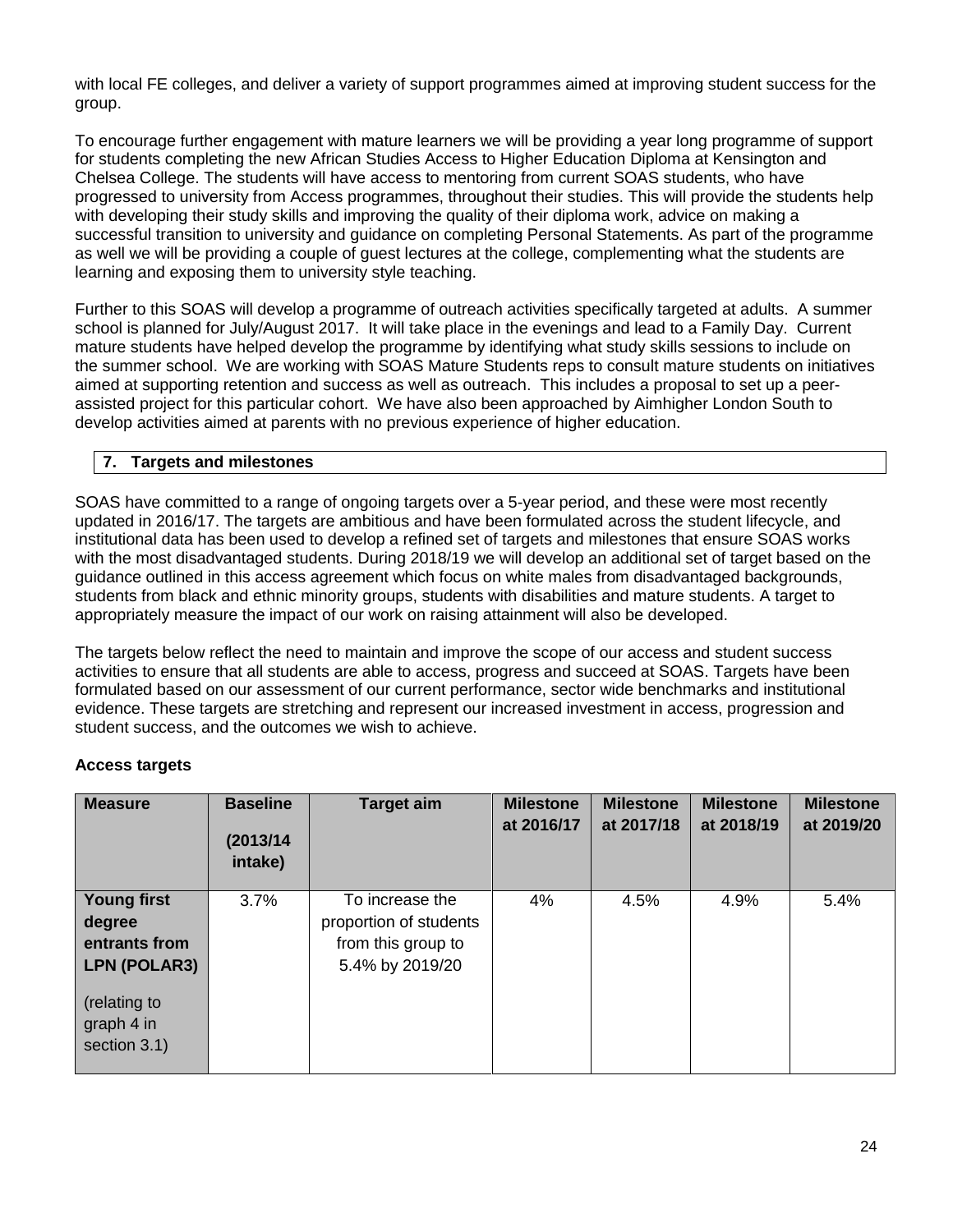| <b>Mature first</b><br>degree<br>entrants from<br><b>LPN (POLAR3)</b><br>(relating to<br>graph 5 in<br>section 3.1) | 2.2%  | To increase the<br>proportion of students<br>from this group to 4%<br>by 2019/20 | 2.5% | 3%   | 3.5% | 4%  |
|---------------------------------------------------------------------------------------------------------------------|-------|----------------------------------------------------------------------------------|------|------|------|-----|
| <b>First degree</b><br>students in<br>receipt of DSA<br>(relating to<br>graph 3 in<br>section 3.1)                  | 6.3%  | To increase the<br>proportion of this<br>group to 7% by<br>2019/20               | 6.5% | 6.7% | 6.9% | 7%  |
| <b>Young first</b><br>degree<br>entrants from<br><b>NS-SEC 4-71</b><br>(relating to<br>graph 2 in<br>section 3.1)   | 30.6% | To maintain the<br>proportion of students<br>from this group by<br>2019/20       | 31%  | 31%  | 31%  | 31% |
| <b>State school</b><br>first degree<br>entrants<br>(relating to<br>graph 1 in<br>section 3.1)                       | 81.6% | To maintain the<br>proportion of students<br>from this group by<br>2019/20       | 82%  | 82%  | 82%  | 82% |

| <b>Measure</b>   | <b>Baseline</b><br>(2012/13)<br>data) | <b>Target aim</b>    | <b>Milestone</b><br>at 2016/17 | <b>Milestone</b><br>at<br>2017/18 | <b>Milestone</b><br>at 2018/19 | <b>Milestone</b><br>at 2019/20 |
|------------------|---------------------------------------|----------------------|--------------------------------|-----------------------------------|--------------------------------|--------------------------------|
| <b>Number of</b> | 60                                    | To increase the      | 60                             | 75                                | 90 students                    | 100                            |
| school and FE    | students                              | number of school and | students                       | students                          |                                | students                       |
| college students |                                       | FE college students  |                                |                                   |                                |                                |
| attending        |                                       | engaged in extended  |                                |                                   |                                |                                |
| extended         |                                       | programmes to 100 by |                                |                                   |                                |                                |
| programmes       |                                       | 2019/20              |                                |                                   |                                |                                |
|                  |                                       |                      |                                |                                   |                                |                                |

 $\ddot{\phantom{a}}$ 

 $1$  The target relating to this performance indicator will be removed as HESA will no longer publish this information. A new target will be formulated based on further research.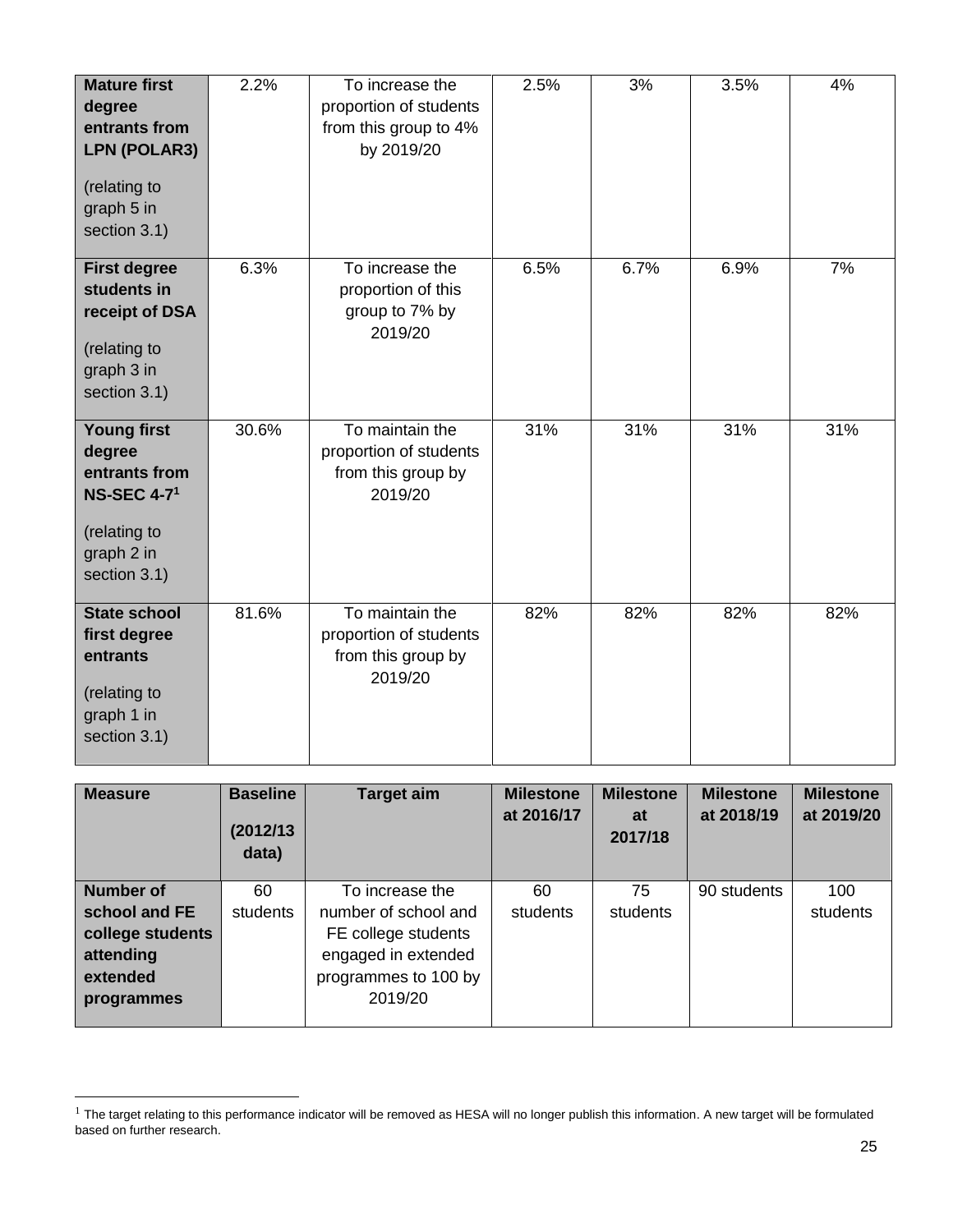| <b>Number of</b><br><b>students</b>                                                                    | 160<br>students | To increase the<br>number of students                                                                | 160<br>students | 170<br>students | 180<br>students | 200<br>students |
|--------------------------------------------------------------------------------------------------------|-----------------|------------------------------------------------------------------------------------------------------|-----------------|-----------------|-----------------|-----------------|
| attending<br>summer<br>schools                                                                         |                 | attending subject-<br>based summer schools                                                           |                 |                 |                 |                 |
| Number of<br>students<br>engaged in<br>raising<br>attainment                                           | 60              | To increase the<br>number of students<br>engaged in activities<br>that raise attainment              | n/a             | n/a             | 60 students     | 90<br>students  |
| <b>Number of</b><br><b>students</b><br>progressing to<br><b>HE</b> from<br>POLAR3<br><b>Quintile 1</b> | 40              | To see 40 learners<br>from POLAR3 Quintile<br>1 progress to HE by<br>working with 12 NCOP<br>schools | n/a             | n/a             | n/a             | 40              |

## **Progression targets**

| <b>Conversion of</b><br>year 12 & 13<br>outreach<br>attendees to<br><b>SOAS</b><br>applications        | 25%      | To increase the<br>proportion of outreach<br>attendees who apply to<br>SOAS to 35% by<br>2019/20                | 25%      | 28%      | 33%      | 35%      |
|--------------------------------------------------------------------------------------------------------|----------|-----------------------------------------------------------------------------------------------------------------|----------|----------|----------|----------|
| <b>Conversion of</b><br>year 12 & 13<br>outreach<br>attendees who<br>apply and gain a<br>place at SOAS | 25%      | To increase the<br>conversion rate of<br>outreach attendees<br>who gain a place at<br>SOAS to 35% by<br>2019/20 | 25%      | 28%      | 32%      | 35%      |
| <b>Number of</b>                                                                                       | 44       | To increase the                                                                                                 | 44       | 55       | 65       | 75       |
| students                                                                                               | students | number of mature                                                                                                | students | students | students | students |
| attending                                                                                              |          | students attending the                                                                                          |          |          |          |          |
| <b>Bridging Course</b>                                                                                 |          | Bridging Course to 75                                                                                           |          |          |          |          |
| for Mature                                                                                             |          | by 2019/20                                                                                                      |          |          |          |          |
| <b>students</b>                                                                                        |          |                                                                                                                 |          |          |          |          |
| <b>Number of</b>                                                                                       | 34       | To increase the                                                                                                 | 34       | 45       | 55       | 60       |
| <b>students</b>                                                                                        | students | number of first                                                                                                 | students | students | students | students |
| attending                                                                                              |          | generation students                                                                                             |          |          |          |          |
| <b>Bridging Course</b><br>for First                                                                    |          | attending the Bridging                                                                                          |          |          |          |          |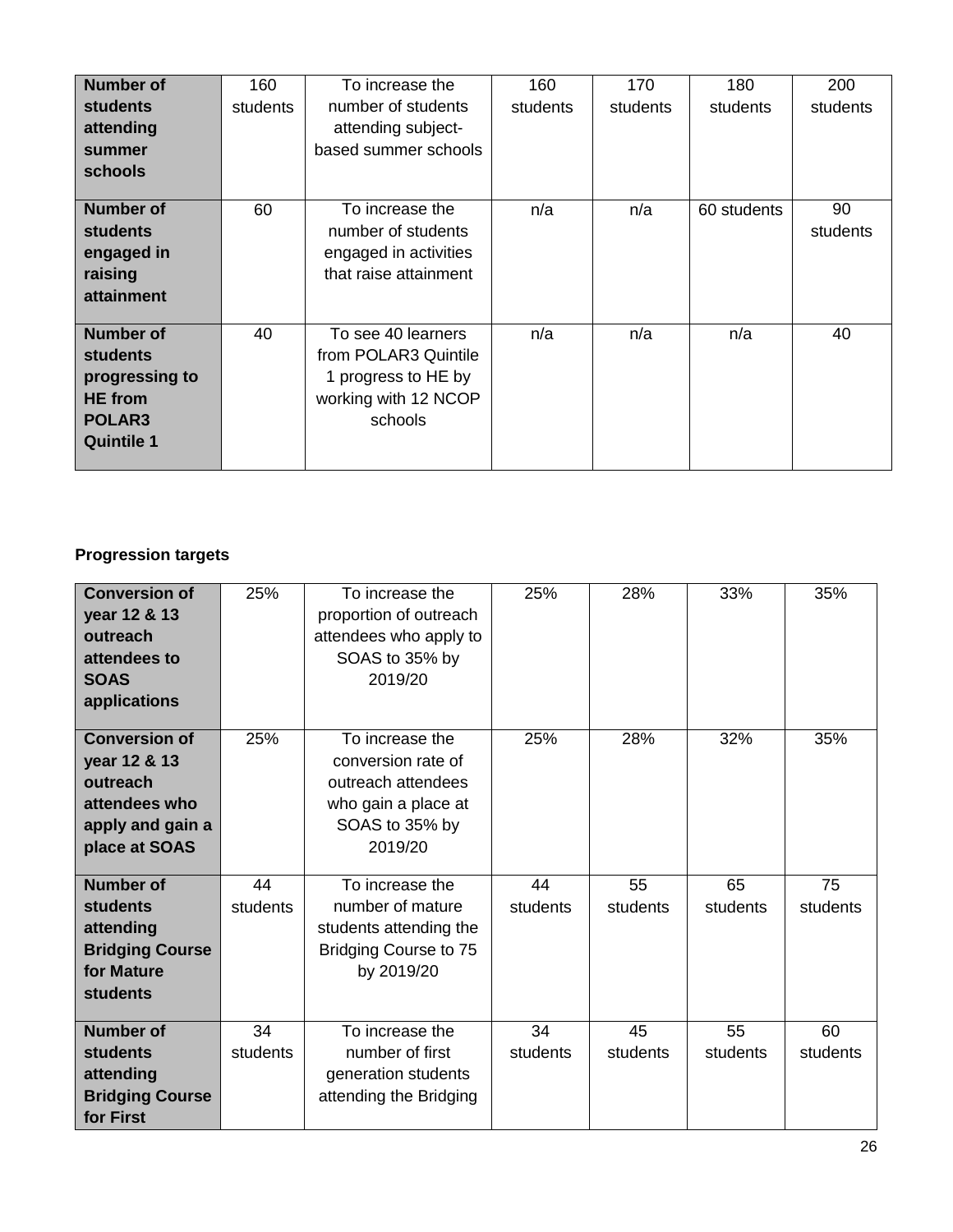| <b>Generation</b><br><b>students</b>                                                                                   |       | Course to 60 by<br>2019/20                                                                                                    |       |     |     |     |
|------------------------------------------------------------------------------------------------------------------------|-------|-------------------------------------------------------------------------------------------------------------------------------|-------|-----|-----|-----|
| Percentage of<br><b>Mature Bridging</b><br><b>Course</b><br>attendees<br>progressing to<br>year 2                      | 72.7% | To increase the<br>progression rate of<br>mature Bridging<br>Course attendees into<br>year two to 80% by<br>2019/20           | 72.7% | 74% | 77% | 80% |
| Percentage of<br><b>First</b><br><b>Generations</b><br><b>Bridging Course</b><br>attendees<br>progressing to<br>year 2 | 79.4% | To increase the<br>progression rate of first<br>generation Bridging<br>Course attendees into<br>year two to 85% by<br>2019/20 | 79.4% | 82% | 84% | 85% |

| <b>Measure</b>                                                                                     | <b>Baseline</b><br>(2013/14)<br>intake) | <b>Target aim</b>                                                                        | <b>Milestone</b><br>at 2016/17 | <b>Milestone</b><br>at 2017/18 | <b>Milestone</b><br>at 2018/19 | <b>Milestone</b><br>at 2019/20 |
|----------------------------------------------------------------------------------------------------|-----------------------------------------|------------------------------------------------------------------------------------------|--------------------------------|--------------------------------|--------------------------------|--------------------------------|
| Non-<br>continuation<br>of young<br><b>students</b><br>(relating to<br>graph 6 in<br>section 3.1)  | 6.4%                                    | To reduce the non-<br>continuation rate of<br>young students to 5%<br>by 2019/20         | 6.4%                           | 6%                             | 5.5%                           | 5%                             |
| Non-<br>continuation<br>of mature<br><b>students</b><br>(relating to<br>graph 7 in<br>section 3.1) | 20.6%                                   | To reduce the non-<br>continuation rate of<br>mature students to<br>15% by 2019/20       | 20.6%                          | 18%                            | 16%                            | 15%                            |
| Non-<br>continuation<br>overall                                                                    | 9.7%                                    | To reduce the non-<br>continuation rate of<br>the overall population<br>to 7% by 2019/20 | 9.7%                           | 9%                             | 8%                             | 7%                             |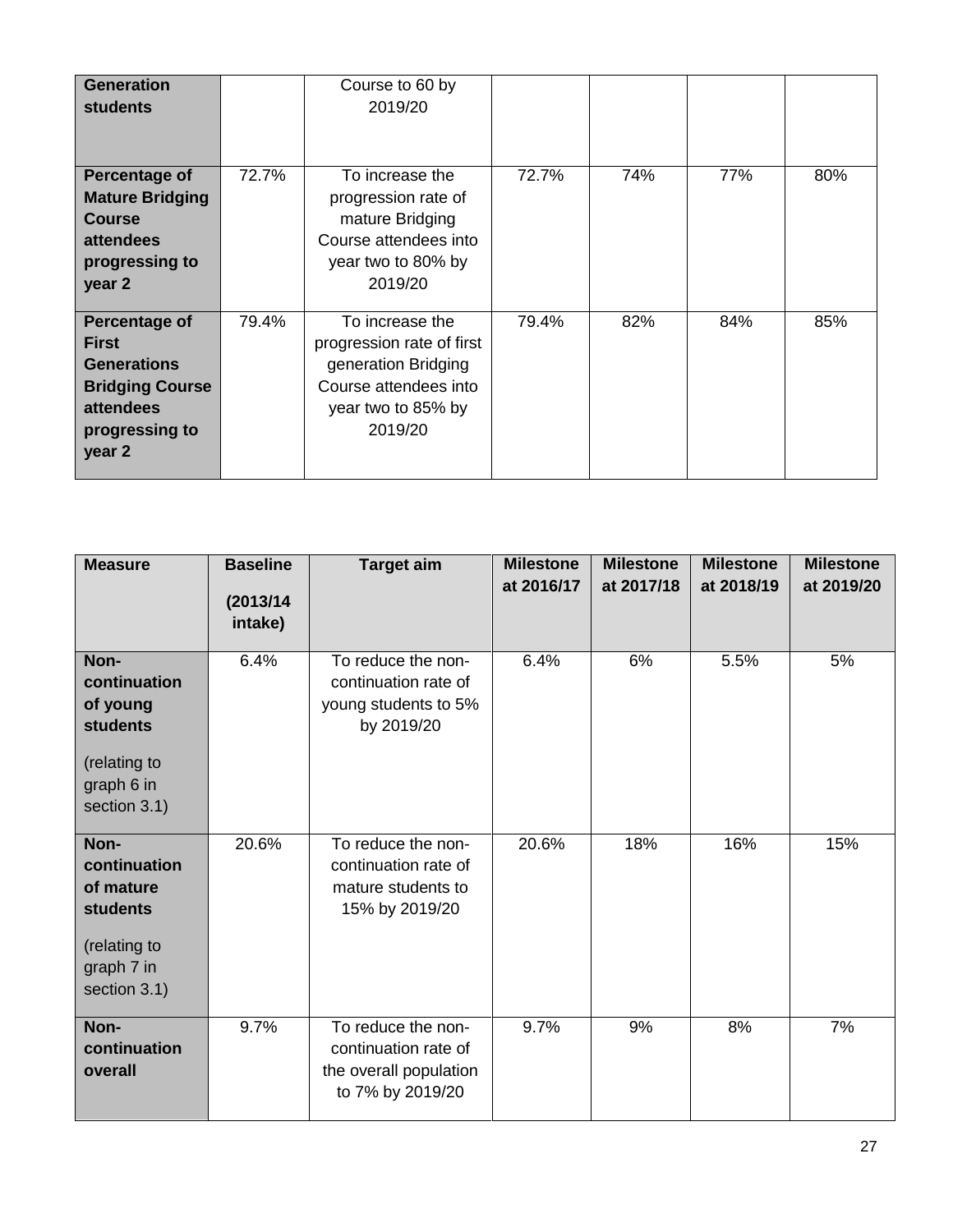| (relating to<br>graph 8 in<br>section 3.1) |  |  |  |
|--------------------------------------------|--|--|--|
|                                            |  |  |  |

#### **Student success targets**

During 2018/19 SOAS will develop in an increased understanding of student progression and outcomes. It will be based on analysis of national data sources such as DELHE, data gathered by the SOAS Careers Office and the commissioned research project. This will enable SOAS to create a set of targets related to student success and outcomes for students from disadvantaged groups.

We will monitor on an in-year basis the progress towards our milestone using sector-wide and institutional proxy data to ensure we make progress over a 5-year period. Targets may be reviewed, if necessary, based on institutional data and UCAS data collected during the application cycle.

#### **8. Consulting with students**

**T**he SOAS Students' Union has worked in tandem with the School in drafting the access agreement for 2018/19. It is reflected in the continued emphasis of cash bursaries as a form of financial support for all students, and success initiatives for underrepresented groups. In addition the focus on mental health is aligned with the Union's priority for increased resource for mental health support for the student body which SOAS have responded to by providing additional staff in the Student Advice and Wellbeing team. This is a continuation of collaboration in developing access agreements for the past 5 years.

The School's Widening Participation Team meet with the Union to discuss issues around access and success and align with the Students' Union educational priorities. It includes delivering joint WP outreach activities such as Students' Union-led outreach programme, the "SOAS Saturday Club" and "Student HUB.

Strategically the Students' Union has a key role in several areas of SOAS relating to student experience. This includes membership the Student Outcomes and Academic Experience Working Group chaired by the Director, where students who are from underrepresented groups contribute. The Co-President also sits on the OFFA Steering Group as a formal member.

Consultation with the Students' Union and student body has resulted in the following:

- Increased expenditure on long-term outreach programmes and further collaboration in building a 'SOAS community' for access
- Further emphasising the importance of retention and success in the agreement, and SU assistance in devising programmes in response to concerns about outcomes for students from underrepresented groups
- Reviewing financial support arrangements to ensure they are attractive and suitable for students' needs
- Improved support for student with mental health difficulties

#### **9. Information to students**

SOAS provides clear, accessible and timely information to applicants and potential students on our undergraduate fees and financial support.

Information on fees and financial support is provided through on our institutional website and the UCAS website. We will continue to publish our financial support on these websites.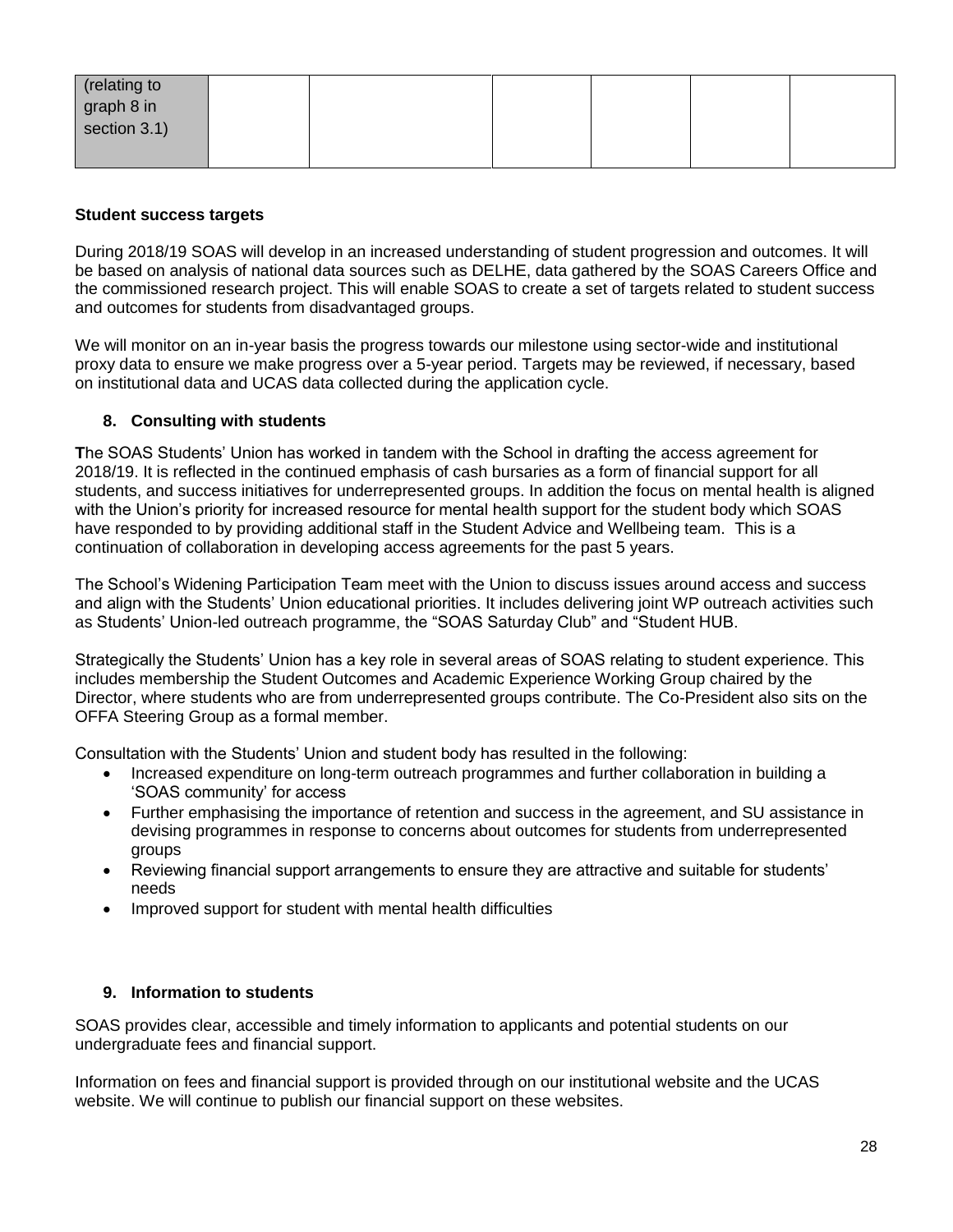For 2018/19 we will continue to produce a leaflet on our financial support which is distributed to schools and colleges across the country. This will be distributed from October 2017. The leaflet will be created in conjunction with current SOAS students who are from under-represented groups to ensure the information is clear and easy to understand by potential students. We have created student finance presentations with our student ambassadors that are delivered to students from year 11 onwards in all our access-related activities. We update this presentation with support from our students.

In addition SOAS will be providing financial information to younger students through the delivery of broader IAG and information to parents and teachers.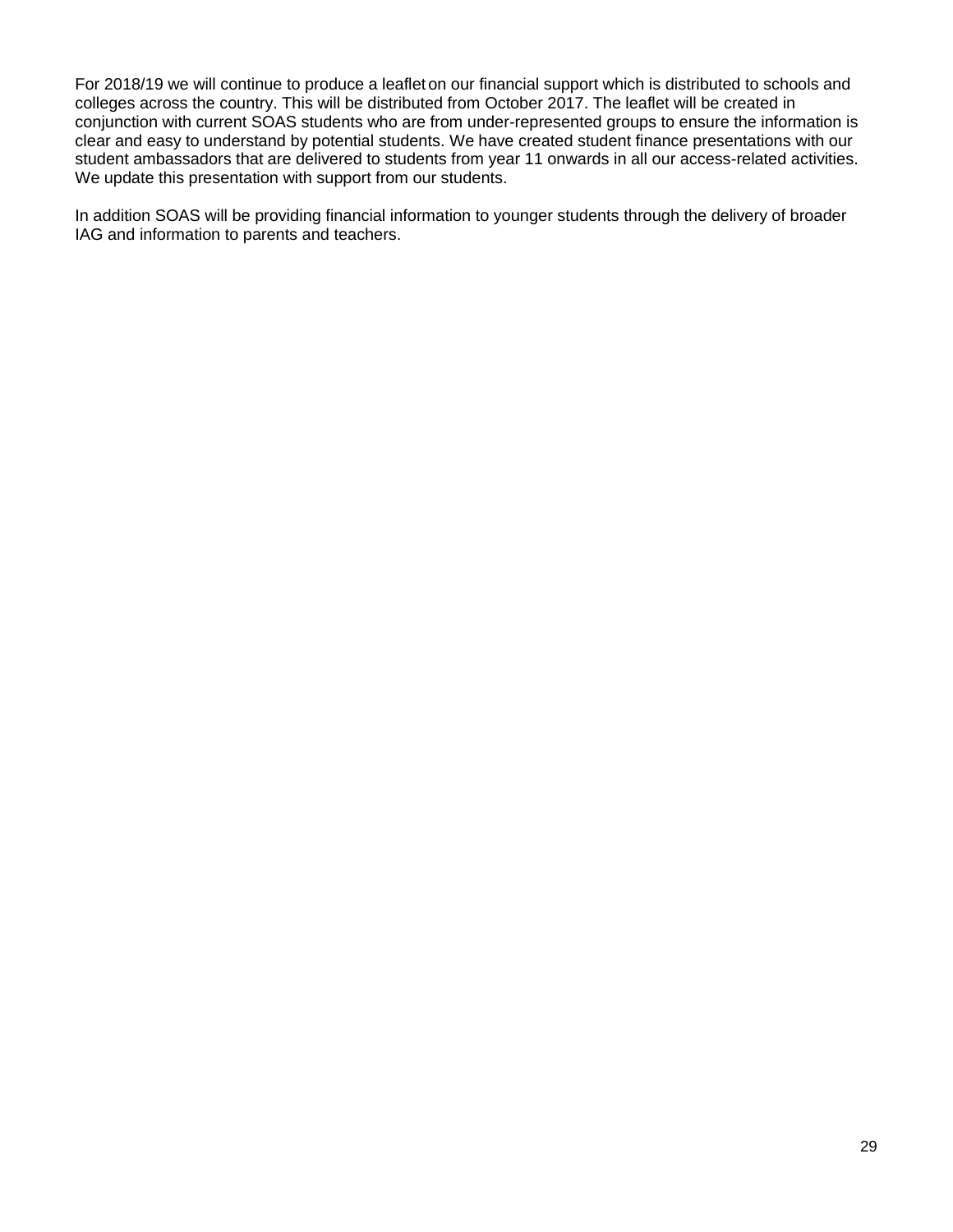| Table 7a - Statistical targets and milestones relating to your applicants, entrants or student body |                                         |                                                      |                                                                                                    |                                                                                        |                                                          |                               |                            |                                                                      |         |         |         |         |                            |
|-----------------------------------------------------------------------------------------------------|-----------------------------------------|------------------------------------------------------|----------------------------------------------------------------------------------------------------|----------------------------------------------------------------------------------------|----------------------------------------------------------|-------------------------------|----------------------------|----------------------------------------------------------------------|---------|---------|---------|---------|----------------------------|
| Reference<br>number                                                                                 | Stage of the lifecycle (drop-down menu) | Main target type (drop-down menu)                    | Target type (drop-down menu)                                                                       | Description<br>(500 characters maximum)                                                | Is this a<br>collaborative<br>target? (drop<br>down menu | <b>Baseline</b> year<br>menu) | (drop-down   Baseline data | Yearly milestones (numeric where possible, however you may use text) |         |         |         |         | Commentary on your mile    |
|                                                                                                     |                                         |                                                      |                                                                                                    |                                                                                        |                                                          |                               |                            | 2017-18                                                              | 2018-19 | 2019-20 | 2020-21 | 2021-22 | numerical description is r |
| T16a_01                                                                                             | <b>Access</b>                           | Low participation neighbourhoods (LPN)               | HESA T1a - Low participation neighbourhoods (POLAR3) (Young, full-<br>time, first degree entrants) | To increase the proportion of young LPN students from this group to<br>5.4% by 2019/20 | <b>No</b>                                                | 2013-14                       | 4%                         | 4.5%                                                                 | 4.9%    | 5.4%    |         |         |                            |
| T16a_02                                                                                             | <b>Access</b>                           | Low participation neighbourhoods (LPN)               | HESA T2a - (Mature, full-time, first degree entrants)                                              | To increase the proportion of mature LPN students from this group<br>to 4% by 2019/20  | <b>No</b>                                                | 2013-14                       | 2.2%                       | 3%                                                                   | 3.5%    | 4%      |         |         |                            |
| T16a_03                                                                                             | <b>Access</b>                           | <b>Disabled</b>                                      | HESA T7 - Students in receipt of DSA (full-time, first degree entrants)                            | To increase the proportion of this group to 7% by 2019/20                              | <b>No</b>                                                | 2013-14                       | 6.3%                       | 6.7%                                                                 | 6.9%    | 7%      |         |         |                            |
| T16a_04                                                                                             | <b>Access</b>                           | Socio-economic                                       | HESA T1a - NS-SEC classes 4-7 (Young, full-time, first degree entrants)                            | To maintain the proportion of students from this group by 2019/20                      | <b>No</b>                                                | 2013-14                       | 31%                        | 31%                                                                  | 31%     | 31%     |         |         |                            |
| T16a_05                                                                                             | <b>Access</b>                           | State school                                         | HESA T1a - State School (Young, full-time, first degree entrants)                                  | To maintain the proportion of students from this group by 2019/20                      | <b>No</b>                                                | 2013-14                       | 82%                        | 82%                                                                  | 82%     | 82%     |         |         |                            |
| T16a_06                                                                                             | <b>Student success</b>                  | Other (please give details in Description<br>column) | HESA T3a - No longer in HE after 1 year (Young, full-time, first degree<br>entrants)               | To reduce the non-continuation rate of young students to 5% by<br>2019/20              | <b>No</b>                                                | 2012-13                       | 6.4%                       | 6%                                                                   | 5.5%    | 5%      |         |         |                            |
| T16a_07                                                                                             | <b>Student success</b>                  | Other (please give details in Description<br>column) | HESA T3a - No longer in HE after 1 year (Mature, full-time, first degree<br>entrants)              | To reduce the non-continuation rate of mature students to 15% by<br>2019/20            | <b>No</b>                                                | 2012-13                       | 20.6%                      | 18%                                                                  | 16%     | 15%     |         |         |                            |
| T16a_08                                                                                             | <b>Student success</b>                  | Other (please give details in Description<br>column) | HESA T3a - No longer in HE after 1 year (All, full-time, first degree<br>entrants)                 | To reduce the non-continuation rate of the overall population to 7%<br>by 2019/20      | <b>No</b>                                                | 2012-13                       | 9.7%                       | 9%                                                                   | 8%      | 7%      |         |         |                            |

| Reference<br>Number | Select stage of the lifecycle | Main target type (drop-down menu) | Target type (drop-down menu)                                               | Description                                                                                                  | Is this a |         | collaborative Baseline year Baseline data - | Yearly milestones (numeric where possible, however you may use text) | Commentary on your miles |                          |         |         |                            |
|---------------------|-------------------------------|-----------------------------------|----------------------------------------------------------------------------|--------------------------------------------------------------------------------------------------------------|-----------|---------|---------------------------------------------|----------------------------------------------------------------------|--------------------------|--------------------------|---------|---------|----------------------------|
|                     |                               |                                   |                                                                            | (500 characters maximum)                                                                                     | target?   |         |                                             | 2017-18                                                              | 2018-19                  | 2019-20                  | 2020-21 | 2021-22 | numerical description is n |
| T16b_01             | <b>Access</b>                 | State school                      | Outreach / WP activity (other - please give details in the next<br>column) | To increase the number of school and FE college students engaged<br>in extended programmes to 100 by 2019/20 | No        | 2012-13 |                                             | 60 students 75 students                                              |                          | 90 students 100 students |         |         |                            |
| T16b_02             | <b>Access</b>                 | State school                      | Outreach / WP activity (summer schools)                                    | To increase the number of students attending subject-based<br>summer schools                                 | No        | 2012-13 |                                             | 160 students 170 students 180 students 200 students                  |                          |                          |         |         |                            |
| T16b_03             | <b>Access</b>                 | State school                      | Outreach / WP activity (other - please give details in the next<br>column) | To increase the proportion of outreach attendees who apply to<br>SOAS to 35% by 2019/20                      | <b>No</b> | 2012-13 | 25%                                         | 28%                                                                  | 33%                      | 35%                      |         |         |                            |
| T16b_04             | <b>Access</b>                 | State school                      | Contextual data                                                            | To increase the conversion rate of outreach attendees who gain a<br>place at SOAS to 35% by 2019/20          | No        | 2012-13 | 25%                                         | 28%                                                                  | 32%                      | 35%                      |         |         |                            |
| T16b_05             | Progression                   | <b>Mature</b>                     | Outreach / WP activity (other - please give details in the next<br>column) | To increase the number of mature students attending the Bridging<br>Course to 75 by 2019/20                  | No        | 2012-13 |                                             | 44 students   55 students   65 students                              |                          | 75 students              |         |         |                            |
| T16b_06             | Progression                   | State school                      | Outreach / WP activity (other - please give details in the next<br>column) | To increase the number of first generation students attending the<br>Bridging Course to 60 by 2019/20        | No        | 2012-13 |                                             | 34 students 45 students                                              | 55 students 60 students  |                          |         |         |                            |



# **Table 7** - Targets and milestones

# **Table 7b** - Other milestones and targets.

**Institution name: The School of Oriental and African Studies Institution UKPRN: 10007780**